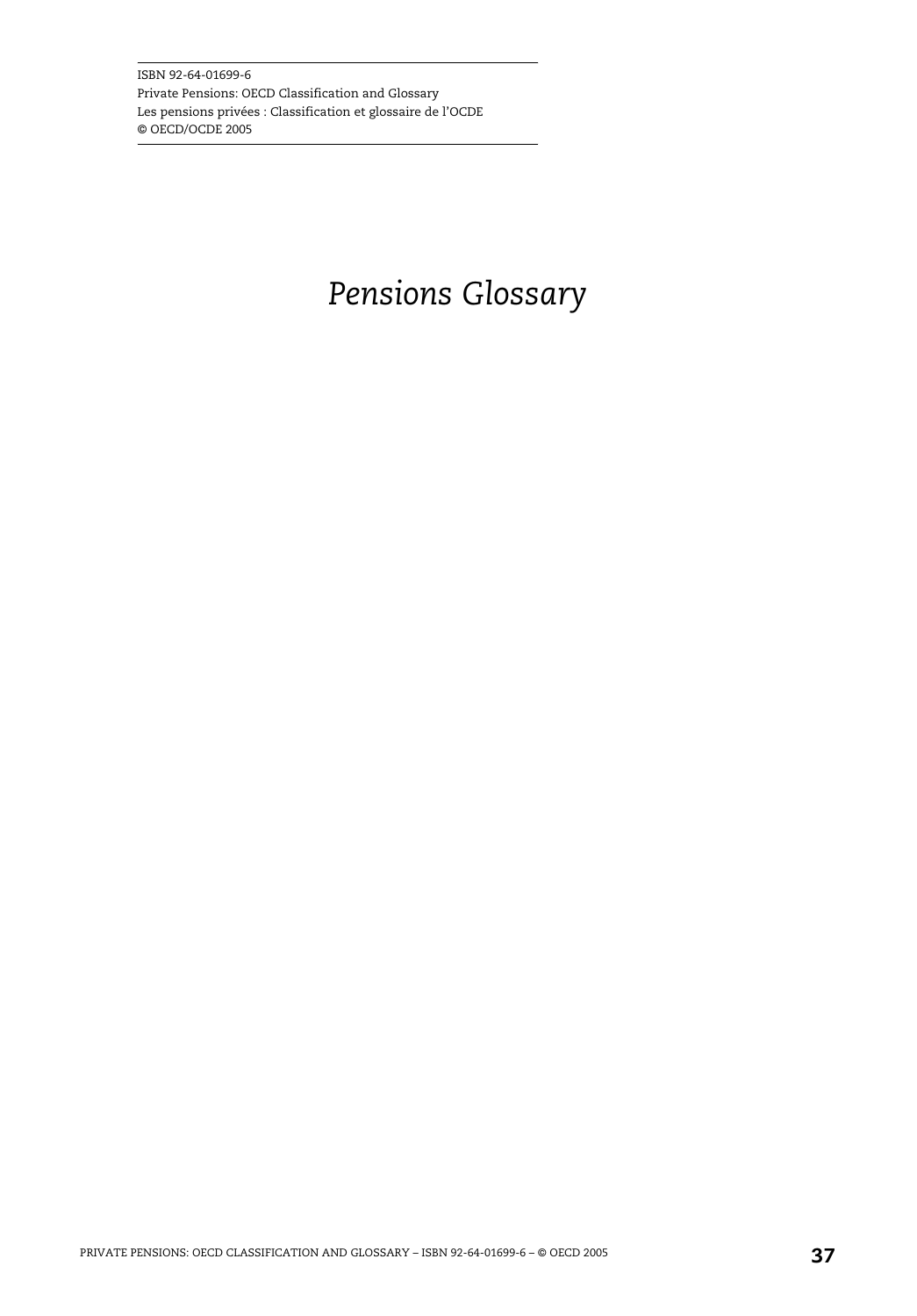## **NOTE**

*In order to develop a common understanding and vocabulary, under the aegis of the Working Party on Private Pensions (WPPP), ongoing work on the "*OECD Pensions Glossary*"\* includes an expanded list of terms, proposed definitions and related vocabularies. Some of the definitions are extracted from the OECD Secretariat document "*Revised taxonomy for pension plans, pension funds and pension entities*".* 

*For further information, please contact Jean-Marc Salou, Financial Affairs Division, Directorate for Financial and Enterprise Affairs, Organisation for Economic Cooperation and Development (OECD) at jean-marc.salou@oecd.or*g.

<sup>\*</sup> We are grateful to Zoltan Vajda (from the Hungarian Financial Authority, "Pénzügyi Szervezetek Állami Felügyelete"), who in 2002 prepared a first version of this glossary under the WPPP's programme of work.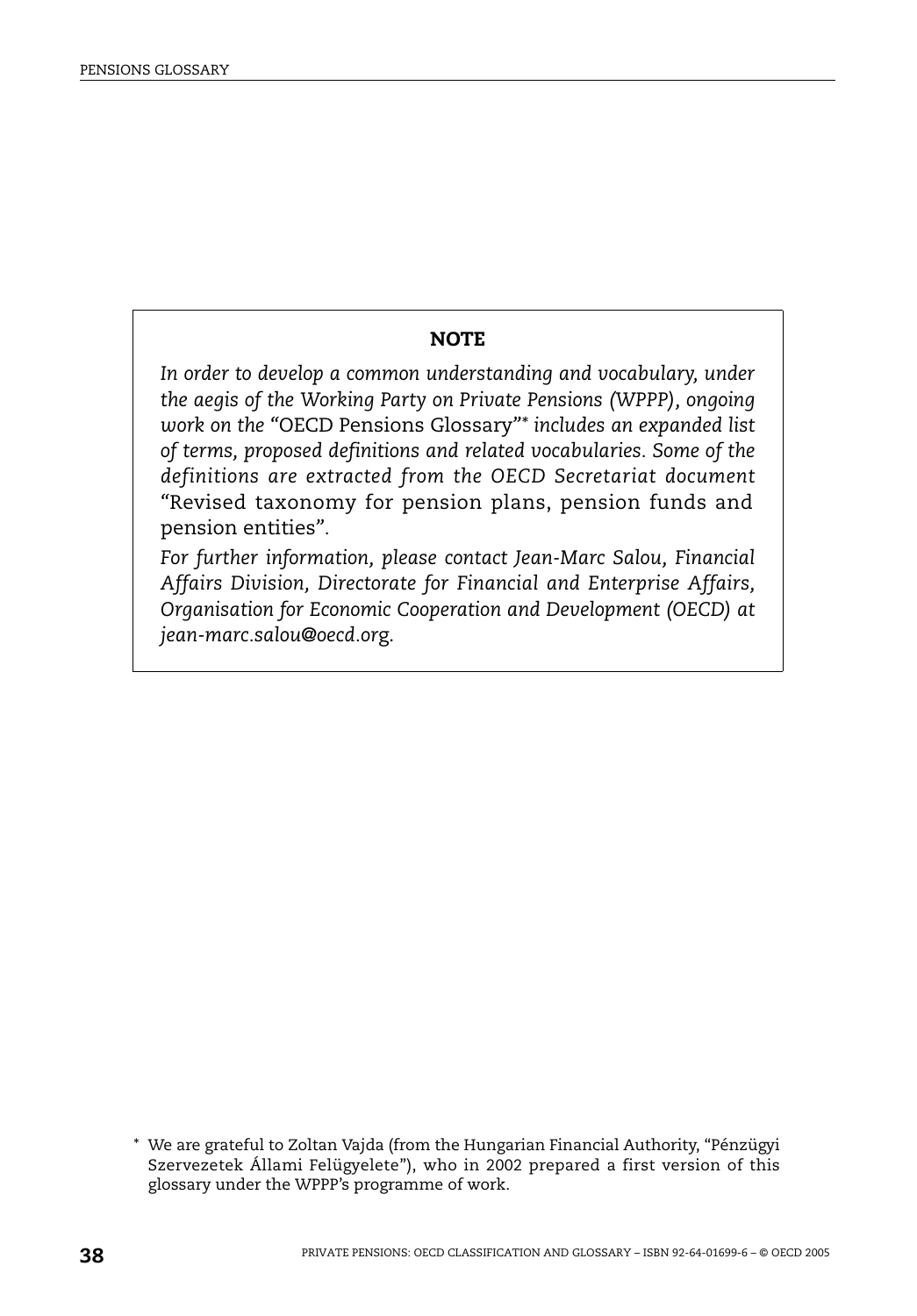| Term                                              | Definition                                                                                                                                                                                      | <b>Related terms</b>                                       | <b>Identical terms</b>         |
|---------------------------------------------------|-------------------------------------------------------------------------------------------------------------------------------------------------------------------------------------------------|------------------------------------------------------------|--------------------------------|
| 1. Accrual factor<br>2. Accrual rate              | →<br>The rate at which pension benefits builds up<br>as member service is completed in a defined<br>benefit plan.                                                                               | Defined benefit plan                                       | Accrual rate<br>Accrual factor |
| 3. Accrued benefits                               | The amount of accumulated pension benefits<br>of a pension plan member on the basis of years<br>of service.                                                                                     |                                                            | Accrued rights                 |
| 4. Accrued rights                                 | →                                                                                                                                                                                               |                                                            | <b>Accrued benefits</b>        |
| 5. Accumulated assets                             | The total value of assets accumulated<br>in a pension fund.                                                                                                                                     |                                                            | Accumulated<br>contributions   |
| 6. Accumulated Benefit<br><b>Obligation (ABO)</b> | The actuarial present value of benefits, vested<br>and non-vested, attributed to the pension<br>formula to employee service rendered to<br>a particular date, based on current salaries.        | <b>Projected Benefit</b><br>Obligation (PBO)               |                                |
| 7. Accumulated<br>contributions                   | →                                                                                                                                                                                               |                                                            | <b>Accumulated assets</b>      |
| 8. Active member                                  | A pension plan member who is making<br>contributions (and/or on behalf of whom<br>contributions are being made) and<br>is accumulating assets.                                                  | Pension plan member                                        |                                |
| 9. Actuarial<br>assumptions                       | The various estimates (including assumptions<br>related to changes in longevity, wage, inflation,<br>returns on assets, etc.) that the actuary makes<br>in formulating the actuarial valuation. | Actuary<br>Actuarial valuation                             |                                |
| 10. Actuarial deficiency                          | In a situation when the actuarial value<br>of a pension fund's assets is less than<br>the actuarial liability, the measure of this value.                                                       | <b>Actuarial surplus</b><br>Actuarial valuation            | Deficiency                     |
| 11. Actuarial increase                            | The amount of benefit increase the pension<br>fund member receives - calculated based<br>on actuarial assumptions - in case of deferred<br>retirement.                                          | Actuarial assumptions<br>Deferred retirement               |                                |
| 12. Actuarial liability                           | The amount calculated based on actuarial<br>assumptions that represents the present value<br>of the pension benefits accrued in a pension<br>plan.                                              | <b>Actuarial valuation</b>                                 |                                |
| 13. Actuarial reduction                           | The amount of benefit decrease the pension<br>plan member receives - calculated based on<br>actuarial assumptions - in case of early<br>retirement.                                             | Actuarial assumptions<br>Early retirement                  |                                |
| 14. Actuarial report                              | The report prepared by the actuary following<br>the actuarial valuation that describes<br>the financial position of the pension fund.                                                           | Actuarial valuation                                        |                                |
| 15. Actuarial surplus                             | In a situation when the actuarial liability is less<br>than the actuarial value of a pension fund's<br>assets, the measure of this value.                                                       | Actuarial deficiency<br>Overfunding<br>Actuarial valuation | Surplus                        |
| 16. Actuarial valuation                           | A valuation carried out by an actuary on<br>a regular basis, in particular to test future<br>funding or current solvency of the value<br>of the pension fund's assets with its liabilities.     | Actuarial deficiency<br><b>Actuarial surplus</b>           | Valuation                      |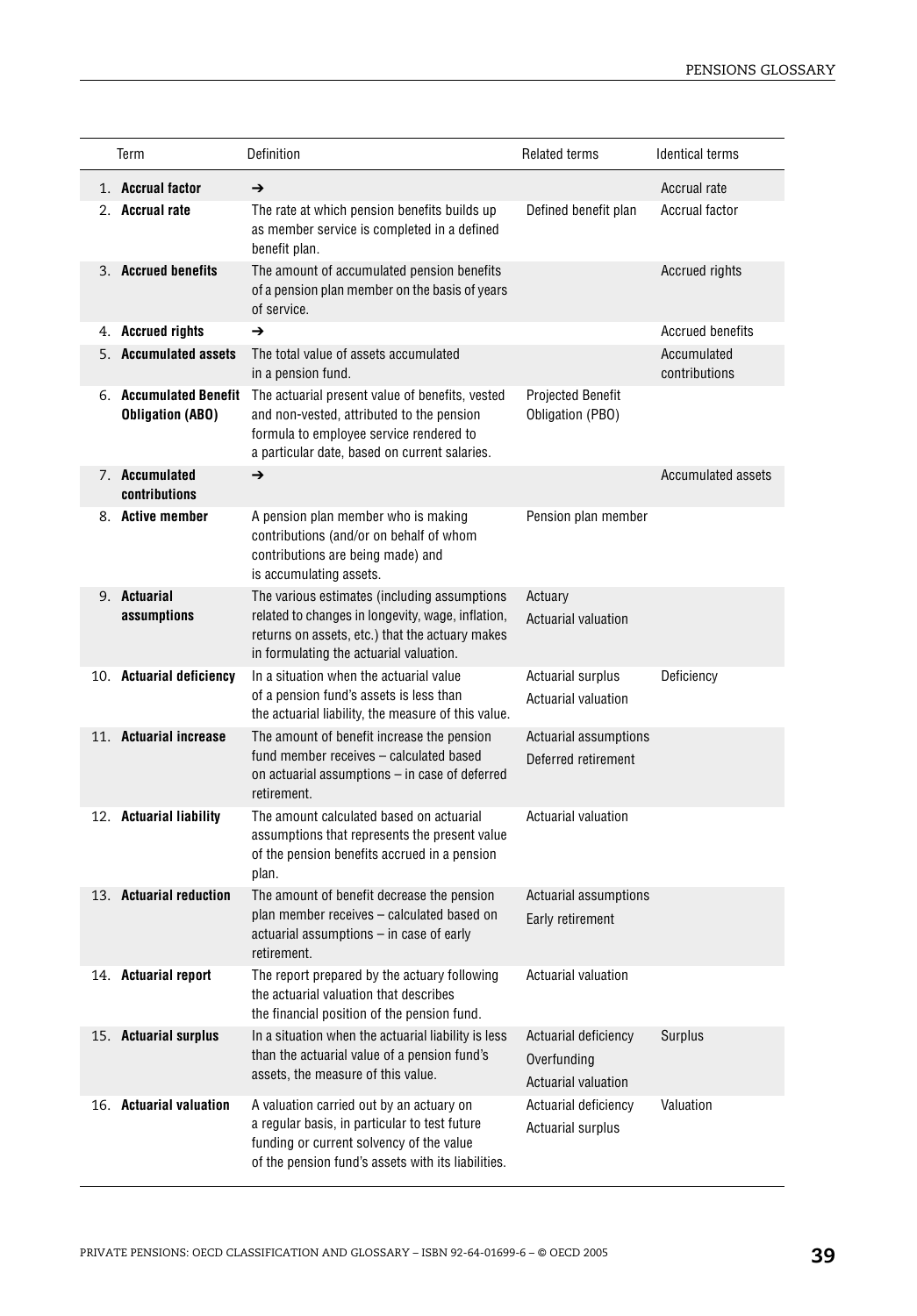| Term                            | Definition                                                                                                                                                                                                                                                                                                                                                                                                                                                                                                                                                                                | <b>Related terms</b>                          | <b>Identical terms</b>   |
|---------------------------------|-------------------------------------------------------------------------------------------------------------------------------------------------------------------------------------------------------------------------------------------------------------------------------------------------------------------------------------------------------------------------------------------------------------------------------------------------------------------------------------------------------------------------------------------------------------------------------------------|-----------------------------------------------|--------------------------|
| 17. Actuary                     | The person or entity whose responsibility,<br>as a minimum, is to evaluate present and<br>future pension liabilities in order to determine<br>the financial solvency of the pension plan,<br>following recognised actuarial and accounting<br>methods.                                                                                                                                                                                                                                                                                                                                    |                                               |                          |
| 18. Administration              | The operation and oversight of a pension fund.                                                                                                                                                                                                                                                                                                                                                                                                                                                                                                                                            |                                               |                          |
| 19. Annual pensions<br>estimate | $\rightarrow$                                                                                                                                                                                                                                                                                                                                                                                                                                                                                                                                                                             |                                               | Benefit statement        |
| 20. Annual report               | A report prepared each year by the pension<br>fund, which informs of its operation, and other<br>information whereby the trustees of pension<br>funds inform all interested parties.                                                                                                                                                                                                                                                                                                                                                                                                      |                                               |                          |
| 21. Annuitant                   | The person who is covered by an annuity<br>and who will normally receive the benefits<br>of the annuity.                                                                                                                                                                                                                                                                                                                                                                                                                                                                                  | Annuity                                       |                          |
| 22. Annuity                     | A form of financial contract mostly sold by<br>life insurance companies that guarantees<br>a fixed or variable payment of income benefit<br>(monthly, quarterly, half-yearly, or yearly)<br>for the life of a person(s) (the annuitant) or<br>for a specified period of time. It is different<br>than a life insurance contract which provides<br>income to the beneficiary after the death of the<br>insured. An annuity may be bought through<br>instalments or as a single lump sum. Benefits<br>may start immediately or at a pre-defined time<br>in the future or at a specific age. | Annuity rate                                  | Pension annuity          |
| 23. Annuity rate                | The present value of a series of payments<br>of unit value per period payable to an individual<br>that is calculated based on factors such<br>as the mortality of the annuitant and<br>the possible investment returns.                                                                                                                                                                                                                                                                                                                                                                   | Unisex annuity rate<br>Unistatus annuity rate |                          |
| 24. Asset allocation            | The spread of fund investments among<br>different investment forms.                                                                                                                                                                                                                                                                                                                                                                                                                                                                                                                       |                                               |                          |
| 25. Asset management            | The act of investing the pension fund's assets<br>following its investment strategy.                                                                                                                                                                                                                                                                                                                                                                                                                                                                                                      | Asset manager                                 |                          |
| 26. Asset manager               | The individual(s) or entity(ies) endowed with<br>the responsibility to physically invest the<br>pension fund assets. Asset managers may also<br>set out the investment strategy for a pension<br>fund.                                                                                                                                                                                                                                                                                                                                                                                    | Asset management                              |                          |
| 27. Assets                      | →                                                                                                                                                                                                                                                                                                                                                                                                                                                                                                                                                                                         | Liabilities                                   | Pension assets           |
| 28. Auditor                     | A qualified individual or entity endowed with<br>the task of conducting audit.                                                                                                                                                                                                                                                                                                                                                                                                                                                                                                            |                                               |                          |
| 29. Average earnings<br>scheme  | A scheme where the pension benefits earned<br>for a year depend on how much the member's<br>earnings were for the given year.                                                                                                                                                                                                                                                                                                                                                                                                                                                             |                                               | Career average<br>scheme |
| 30. Basic pension               | →                                                                                                                                                                                                                                                                                                                                                                                                                                                                                                                                                                                         |                                               | Basic state pension      |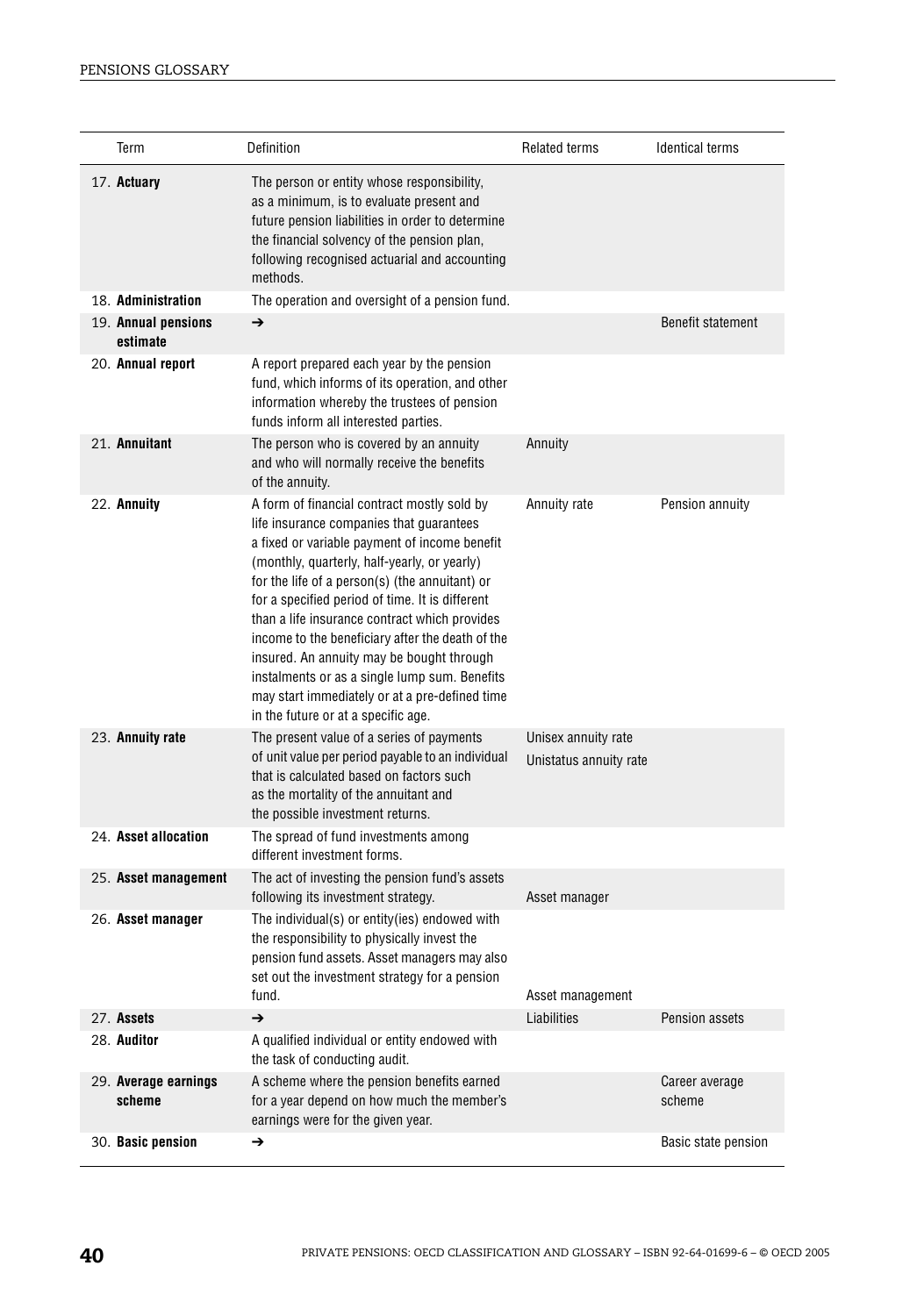| Term                                   | Definition                                                                                                                                                                                                                                                                                                                                                                                                                                                                                             | <b>Related terms</b>                              | <b>Identical terms</b>                                     |
|----------------------------------------|--------------------------------------------------------------------------------------------------------------------------------------------------------------------------------------------------------------------------------------------------------------------------------------------------------------------------------------------------------------------------------------------------------------------------------------------------------------------------------------------------------|---------------------------------------------------|------------------------------------------------------------|
| 31. Basic state pension                | A non-earning related pension paid by the State<br>to individuals with a minimum number<br>of service years.                                                                                                                                                                                                                                                                                                                                                                                           |                                                   | <b>Basic pension</b>                                       |
| 32. Beneficiary                        | An individual who is entitled to a benefit<br>(including the plan member and dependants).                                                                                                                                                                                                                                                                                                                                                                                                              |                                                   | Pension plan<br>beneficiary                                |
| 33. Benefit                            | Payment made to a pension fund member<br>(or dependants) after retirement.                                                                                                                                                                                                                                                                                                                                                                                                                             |                                                   | Pension benefit<br>Retirement benefit                      |
| 34. Benefit statement                  | A statement of the pension benefits an individual<br>has earned (in a defined benefit plan) or<br>a prediction of what the final pension might<br>be (in a defined contribution plan).                                                                                                                                                                                                                                                                                                                 |                                                   | Annual pension<br>estimate                                 |
| 35. Book reserved<br>pension plans     | Sums entered in the balance sheet of the plan<br>sponsor as reserves or provisions for<br>occupational pension plan benefits. Some assets<br>may be held in separate accounts for the purpose<br>of financing benefits, but are not legally or<br>contractually pension plan assets. Most OECD<br>countries do not allow this method of financing.<br>Those that do usually require these plans to be<br>insured against bankruptcy of the plan sponsor<br>through an insolvency guaranty arrangement. | Funded pension plans<br>Unfunded pension<br>plans |                                                            |
| 36. Career average<br>scheme           | →                                                                                                                                                                                                                                                                                                                                                                                                                                                                                                      |                                                   | Average earnings<br>scheme                                 |
| 37. Closed pension funds               | Funds that support only pension plans that are<br>limited to certain employees. (e.g. those<br>of an employer or group of employers).                                                                                                                                                                                                                                                                                                                                                                  | Open pension fund                                 |                                                            |
| 38. Company pension plan $\rightarrow$ |                                                                                                                                                                                                                                                                                                                                                                                                                                                                                                        |                                                   | Employer's pension<br>plan<br>Occupational<br>pension plan |
| 39. Contribution                       | A payment made to a pension plan<br>by a plan sponsor or a plan member.                                                                                                                                                                                                                                                                                                                                                                                                                                |                                                   | Pension contribution                                       |
| 40. Contribution base                  | The reference salary used to calculate<br>the contribution.                                                                                                                                                                                                                                                                                                                                                                                                                                            |                                                   |                                                            |
| 41. Contribution holiday               | A period when the contributions to a pension<br>scheme are put on hold, the most common<br>reason for this being a situation of<br>overfunding.                                                                                                                                                                                                                                                                                                                                                        | Overfunding                                       |                                                            |
| 42. Contribution rate                  | The amount (typically expressed as a<br>percentage of the contribution base) that<br>is needed to be paid into the pension fund.                                                                                                                                                                                                                                                                                                                                                                       | <b>Contribution base</b>                          | Funding rate                                               |
| 43. Contributory pension<br>scheme     | A pension scheme where both the employer<br>and the members have to pay into the scheme.                                                                                                                                                                                                                                                                                                                                                                                                               | Non-contributory<br>pension scheme                |                                                            |
| 44. Corporate trustee                  | A company that acts as a trustee.                                                                                                                                                                                                                                                                                                                                                                                                                                                                      | Trustee                                           |                                                            |
| 45. <b>Custodian</b>                   | The entity responsible, as a minimum,<br>for holding the pension fund assets and<br>for ensuring their safekeeping.                                                                                                                                                                                                                                                                                                                                                                                    |                                                   |                                                            |
| 46. DB system                          | →                                                                                                                                                                                                                                                                                                                                                                                                                                                                                                      |                                                   | Defined benefit plans                                      |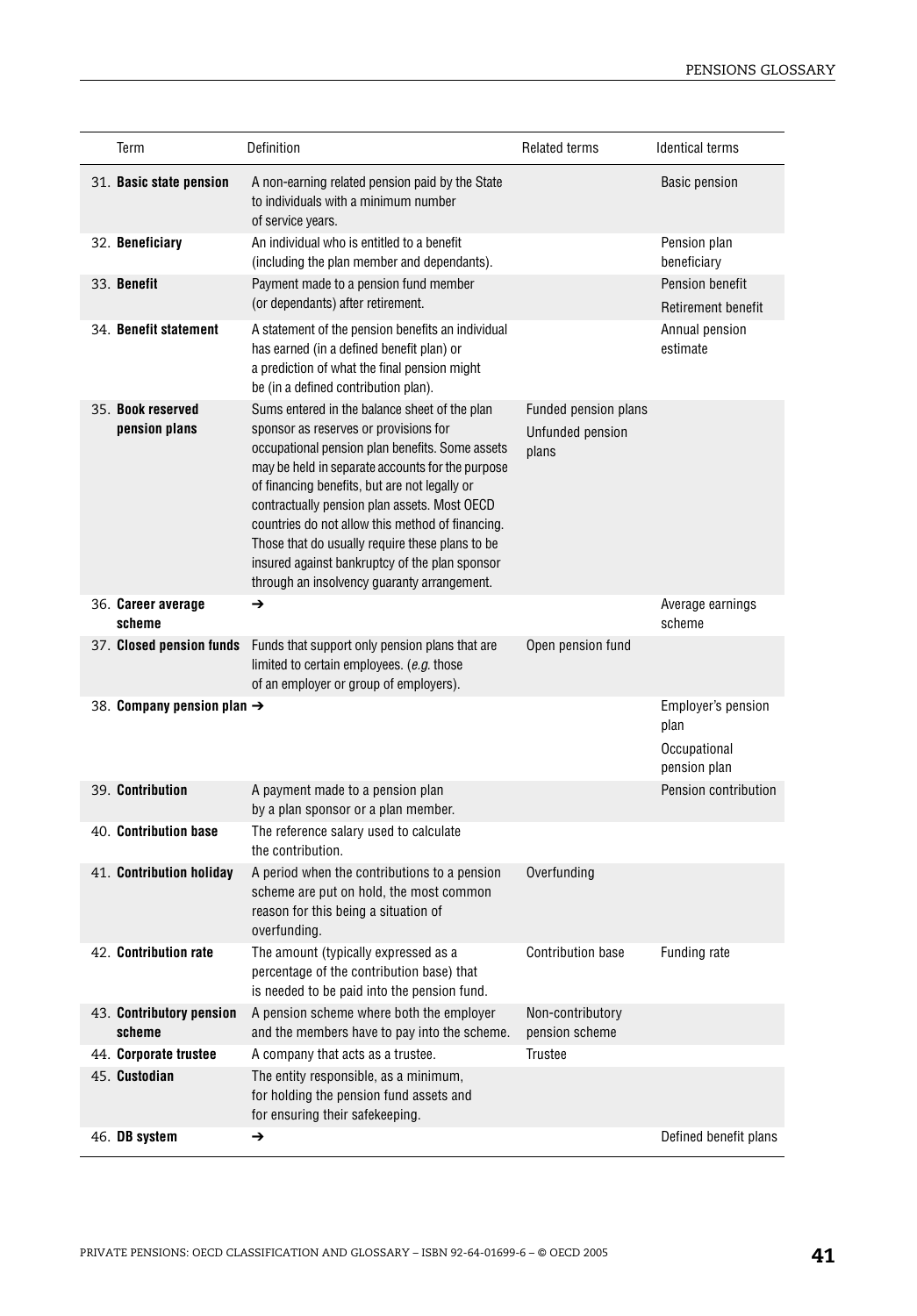| Term                                                      | Definition                                                                                                                                                                                                                                                                                                                                                                                                                                                           | <b>Related terms</b>                                                                                                                                               | <b>Identical terms</b>                     |
|-----------------------------------------------------------|----------------------------------------------------------------------------------------------------------------------------------------------------------------------------------------------------------------------------------------------------------------------------------------------------------------------------------------------------------------------------------------------------------------------------------------------------------------------|--------------------------------------------------------------------------------------------------------------------------------------------------------------------|--------------------------------------------|
| 47. DC system                                             | $\rightarrow$                                                                                                                                                                                                                                                                                                                                                                                                                                                        |                                                                                                                                                                    | Defined contribution<br>plans              |
| 48. Deferred pension                                      | A pension arrangement in which a portion<br>of an employee's income is paid out at a date<br>after which that income is actually earned.                                                                                                                                                                                                                                                                                                                             | Deferred pensioner<br>Deferred retirement                                                                                                                          |                                            |
| 49. Deferred pensioner                                    | An individual who draws the pension benefits<br>later than their normal retirement age.                                                                                                                                                                                                                                                                                                                                                                              | Deferred pension<br>Deferred retirement                                                                                                                            |                                            |
| 50. Deferred retirement                                   | A situation when an individual decides to retire<br>later and draw the pension benefits later than<br>their normal retirement age.                                                                                                                                                                                                                                                                                                                                   | Deferred pension<br>Deferred pensioner<br>Early retirement                                                                                                         | Late retirement<br>Postponed<br>retirement |
| 51. Defered member                                        | A pension plan member that no longer<br>contributes to or accrues benefits from<br>the plan but has not yet begun to receive<br>retirement benefits from that plan.                                                                                                                                                                                                                                                                                                  | Inactive member                                                                                                                                                    |                                            |
| 52. Deficiency                                            | $\rightarrow$                                                                                                                                                                                                                                                                                                                                                                                                                                                        |                                                                                                                                                                    | Actuarial deficiency                       |
| 53. Defined benefit (DB)<br>occupational pension<br>plans | Occupational plans other than defined<br>contributions plans. DB plans generally<br>can be classified into one of three main types,<br>"traditional", "mixed" and "hybrid" plans.                                                                                                                                                                                                                                                                                    | "Traditional" DB plans<br>"Hybrid" DB plans<br>"Mixed" DB plans<br>Defined contribution<br>(DC) occupational<br>pension plans                                      |                                            |
|                                                           | 54. "Traditional" DB plan A DB plan where benefits are linked through a<br>formula to the members' wages or salaries,<br>length of employment, or other factors.                                                                                                                                                                                                                                                                                                     | Defined benefit (DB)<br>occupational pension<br>plans<br>"Hybrid" DB plans<br>"Mixed" DB plans<br>Defined contribution<br>(DC) occupational<br>pension plans       |                                            |
| 55. "Hybrid" DB plan                                      | A DB plan where benefits depend on a rate of<br>return credited to contributions, where this rate<br>of return is either specified in the plan rules,<br>independently of the actual return on any<br>supporting assets (e.g. fixed, indexed to a<br>market benchmark, tied to salary or profit<br>growth, etc.), or is calculated with reference to<br>the actual return of any supporting assets and a<br>minimum return guarantee specified in the plan<br>rules. | Defined benefit (DB)<br>occupational pension<br>plans<br>"Traditional" DB plans<br>"Mixed" DB plans<br>Defined contribution<br>(DC) occupational<br>pension plans  |                                            |
| 56. "Mixed" DB plans                                      | DB plans that has two separate DB and DC<br>components but which are treated as part of<br>the same plan.                                                                                                                                                                                                                                                                                                                                                            | Defined benefit (DB)<br>occupational pension<br>plans<br>"Traditional" DB plans<br>"Hybrid" DB plans<br>Defined contribution<br>(DC) occupational<br>pension plans |                                            |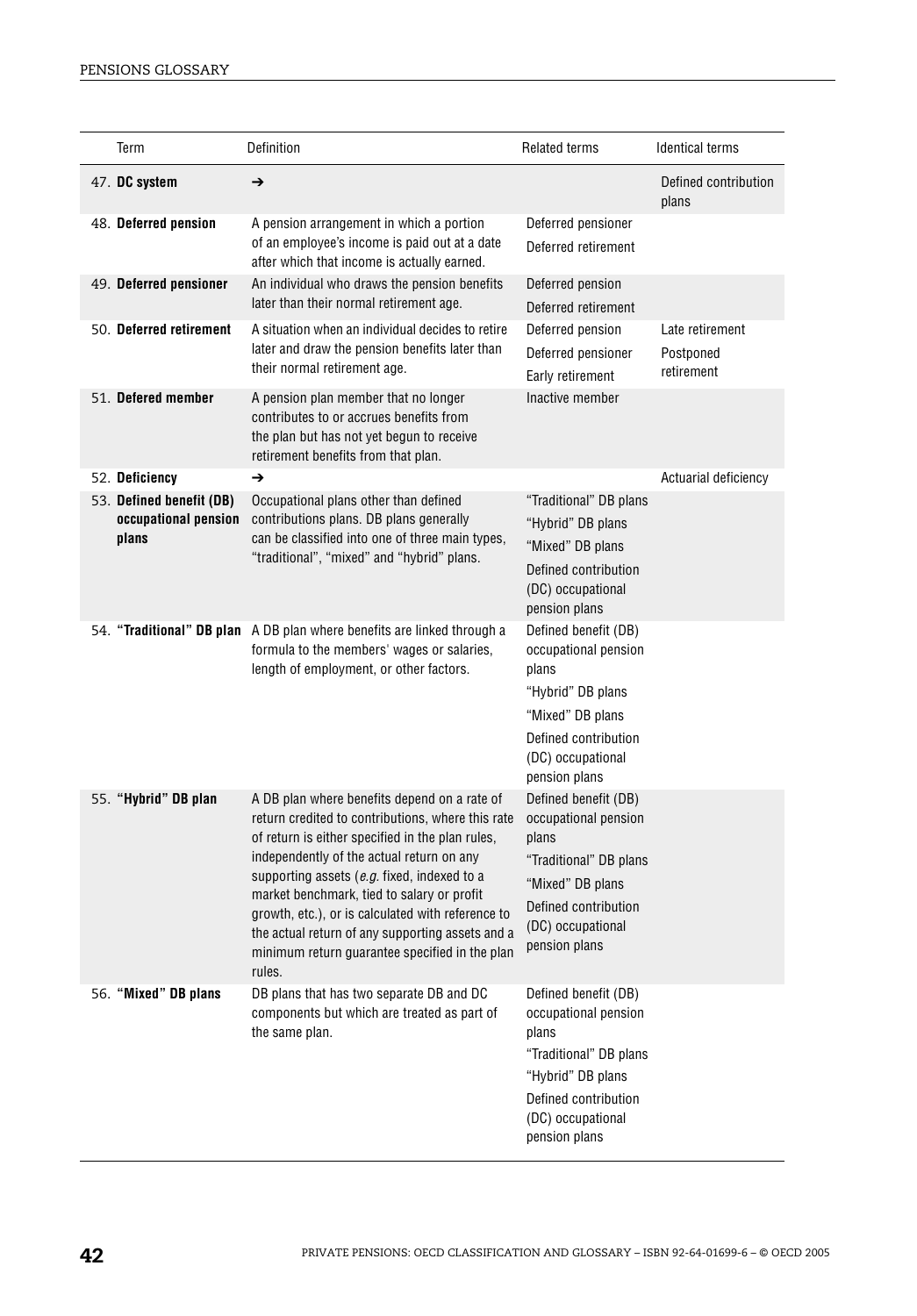| Term                                                           | Definition                                                                                                                                                                                                                             | <b>Related terms</b>                                                                                                     | <b>Identical terms</b>                                    |
|----------------------------------------------------------------|----------------------------------------------------------------------------------------------------------------------------------------------------------------------------------------------------------------------------------------|--------------------------------------------------------------------------------------------------------------------------|-----------------------------------------------------------|
| 57. Defined contribution<br>(DC) occupational<br>pension plans | Occupational pension plans under which the<br>plan sponsor pays fixed contributions and has<br>no legal or constructive obligation to pay<br>further contributions to an ongoing plan in the<br>event of unfavourable plan experience. | Defined benefit (DB)<br>Occupational pension<br>plans<br>"Traditional" DB plans<br>"Hybrid" DB plans<br>"Mixed" DB plans |                                                           |
| 58. Dependant                                                  | An individual who is financially dependent<br>on a (passive or active) member of a pension<br>scheme.                                                                                                                                  |                                                                                                                          |                                                           |
| 59. Dependency ratio                                           | Typically defined as the ratio of those of non-<br>active age to those of active age in a given<br>population.                                                                                                                         | System dependency<br>ratio                                                                                               |                                                           |
|                                                                | 60. Disclosure regulations The rules the pension plan must follow when<br>providing information on the plan operation<br>to its members and the supervisory authority.                                                                 |                                                                                                                          |                                                           |
| 61. Early retirement                                           | A situation when an individual decides to retire<br>earlier later and draw the pension benefits<br>earlier than their normal retirement age.                                                                                           | Deferred retirement                                                                                                      | Early leaver                                              |
| 62. EET system                                                 | A form of taxation of pension plans, whereby<br>contributions are exempt, investment income<br>and capital gains of the pension fund are also<br>exempt and benefits are taxed from personal<br>income taxation.                       | <b>TEE</b> system<br>ETE system                                                                                          |                                                           |
| 63. Employer's pension<br>plan                                 | $\rightarrow$                                                                                                                                                                                                                          |                                                                                                                          | Occupational<br>pension plans<br>Company pension<br>plans |
| 64. ETE system                                                 | A form of taxation whereby contributions are<br>exempt, investment income and capital gains<br>of the pension fund are taxed and benefits are<br>also exempt from personal income taxation.                                            | <b>EET</b> system<br><b>TEE</b> system                                                                                   |                                                           |
| 65. Fair value                                                 | The price at which an asset would change<br>hands between a willing buyer and a willing<br>seller, neither being under any compulsion<br>to buy or to sell and both having reasonable<br>knowledge of relevant facts.                  | Market value                                                                                                             |                                                           |
| 66. Final average<br>earnings                                  | The fund member's earnings that are used<br>to calculate the pension benefit in a defined<br>benefit plan; it is typically the earnings of the<br>last few years prior to retirement.                                                  |                                                                                                                          |                                                           |
| 67. Final earnings scheme $\rightarrow$                        |                                                                                                                                                                                                                                        |                                                                                                                          | Final salary scheme                                       |
| 68. Final salary scheme                                        | A type of defined benefit plan, whereby the<br>pension benefit is typically based on the last<br>few years' earnings before retirement.                                                                                                | Defined benefit plan<br>Final average earnings<br>Flat rate scheme<br>Earnings related<br>pensions                       | Final earnings<br>scheme                                  |
| 69. Flat rate scheme                                           | A type of defined benefit scheme, whereby<br>the pension benefit is only based on<br>the length of membership in the scheme<br>and is not affected by earnings.                                                                        | Defined benefit plan<br>Final salary scheme                                                                              |                                                           |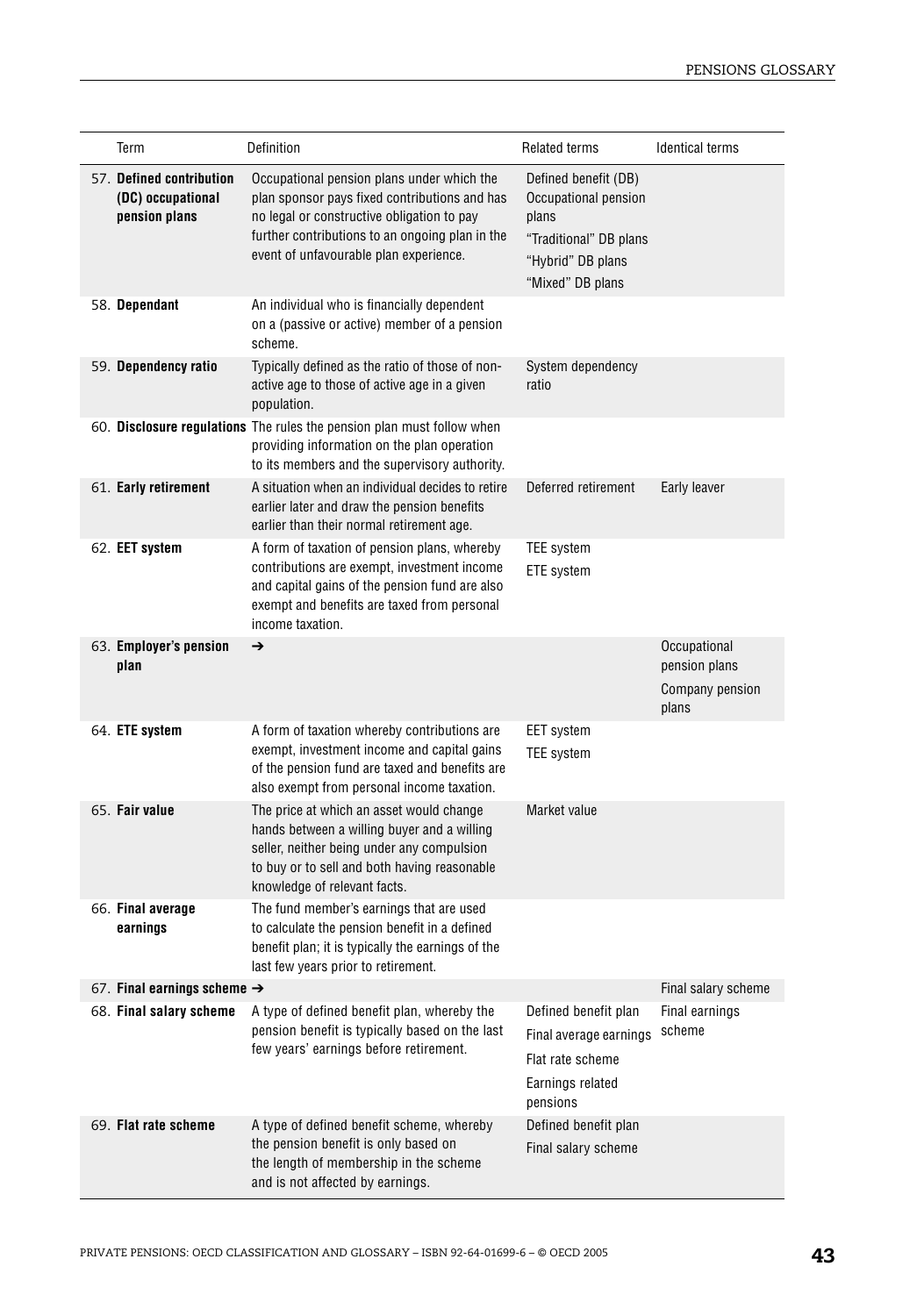| Term                                        | Definition                                                                                                                                                                                                                                                                                                                                                                                                                                                                                                                                                                                          | <b>Related terms</b>                                                                        | <b>Identical terms</b>                                                    |
|---------------------------------------------|-----------------------------------------------------------------------------------------------------------------------------------------------------------------------------------------------------------------------------------------------------------------------------------------------------------------------------------------------------------------------------------------------------------------------------------------------------------------------------------------------------------------------------------------------------------------------------------------------------|---------------------------------------------------------------------------------------------|---------------------------------------------------------------------------|
| 70. Fund member                             | An individual who is either an active (working<br>or contributing, and hence actively<br>accumulating assets) or passive (retired,<br>and hence receiving benefits), or deferred<br>(holding deferred benefits) participant in<br>a pension plan.                                                                                                                                                                                                                                                                                                                                                   | Active member                                                                               | Member<br>Pension plan<br>member<br>Pension fund<br>member<br>Plan member |
|                                             | 71. Funded pension plans Occupational or personal pension plans<br>that accumulate dedicated assets to cover<br>the plan's liabilities.                                                                                                                                                                                                                                                                                                                                                                                                                                                             | Pay-As-You-Go<br>(PAYG) plan<br>Unfunded pension<br>plans<br>Book reserved<br>pension plans |                                                                           |
| 72. Funding                                 | The act of accumulating assets in order<br>to finance the pension plan.                                                                                                                                                                                                                                                                                                                                                                                                                                                                                                                             |                                                                                             |                                                                           |
| 73. Funding level                           | The relative value of a scheme's assets and<br>liabilities, usually expressed as a percentage<br>figure.                                                                                                                                                                                                                                                                                                                                                                                                                                                                                            | Overfunding<br>Underfunding<br>Funding ratio                                                | Level of funding                                                          |
| 74. Funding plan                            | The timing of payments of contributions with<br>the aim of meeting the cost of a given set<br>of benefits under a defined benefit scheme.<br>Possible objectives of a funding plan might<br>be that, if the actuarial assumptions are borne<br>out: a) a specified funding level should<br>be reached by a given date; b) the level<br>of contributions should remain constant,<br>or should after a planned period be the<br>standard contribution rate required by the<br>valuation method used<br>in the actuarial valuation.                                                                    | Actuarial valuation                                                                         |                                                                           |
| 75. Funding rate                            | →                                                                                                                                                                                                                                                                                                                                                                                                                                                                                                                                                                                                   |                                                                                             | Contribution rate                                                         |
| 76. Funding ratio                           | The funding level expressed as a fraction.                                                                                                                                                                                                                                                                                                                                                                                                                                                                                                                                                          | <b>Funding level</b>                                                                        |                                                                           |
| 77. Funding rules                           | Regulation that reguires the maintenance<br>of a certain level of assets in a pension fund<br>in relation to pension plan liabilities.                                                                                                                                                                                                                                                                                                                                                                                                                                                              |                                                                                             |                                                                           |
| 78. Governing body<br>(of the pension fund) | Governing body (of the pension fund):<br>this is the person(s) ultimately responsible<br>for managing the pension fund with the<br>overriding objective of providing a secure source<br>of retirement income. In cases where operational<br>and oversight responsibilities are split between<br>different committees within an entity, the<br>governing body is the executive board of the<br>entity. Where the pension fund is not a legal<br>entity, but managed directly by a financial<br>institution, that institution's board of directors is<br>also the governing body of the pension fund. |                                                                                             | Administrator                                                             |
| 79. Gross rate of return                    | The rate of return of an asset or portfolio over<br>a specified time period, prior to discounting any<br>fees of commissions.                                                                                                                                                                                                                                                                                                                                                                                                                                                                       | Rate of return<br>Net rate of return                                                        |                                                                           |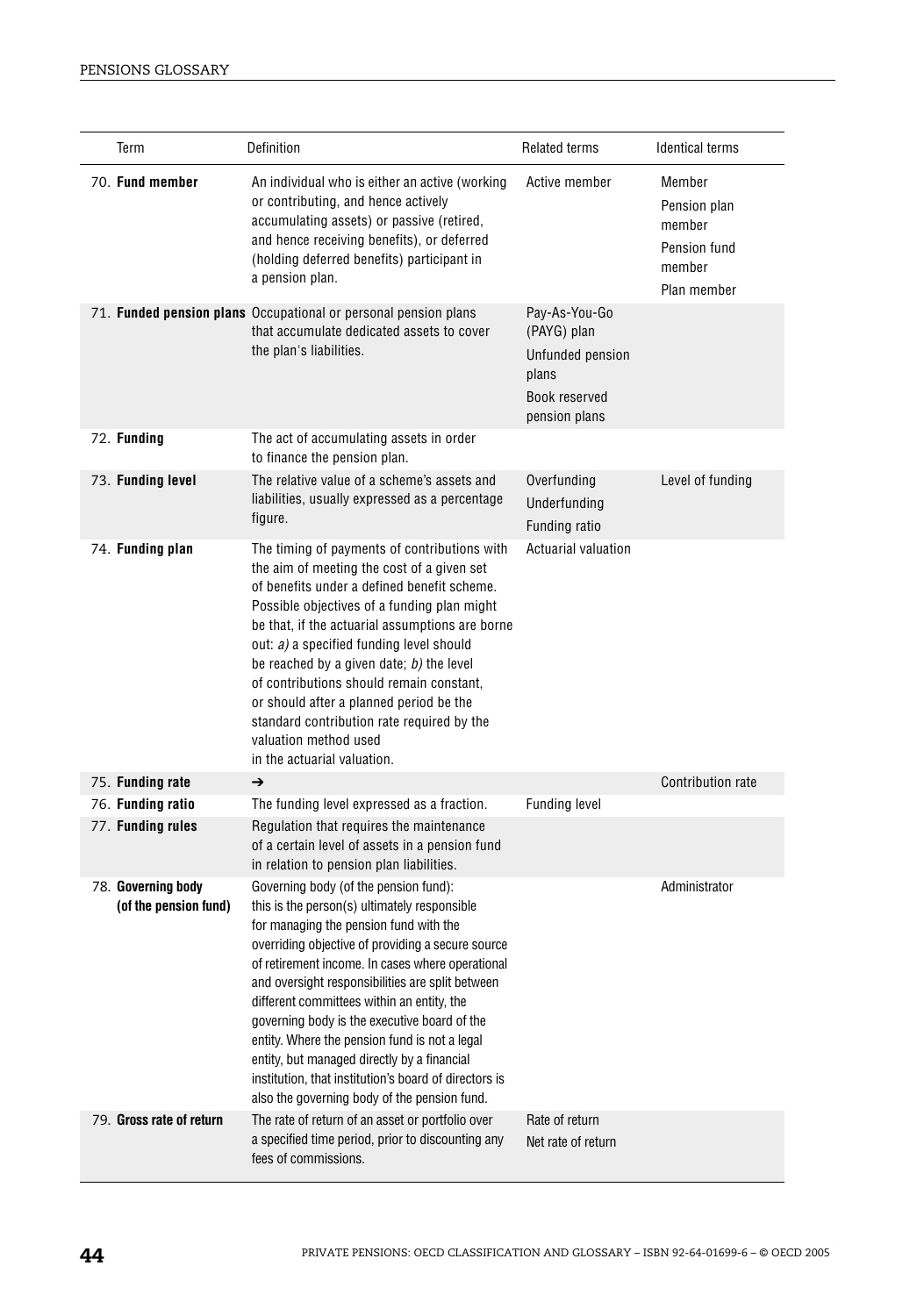| Term                                | Definition                                                                                                                                                                                                                                                                                                                                                                                                                                              | <b>Related terms</b>                                                                                                                                                                     | <b>Identical terms</b>                         |
|-------------------------------------|---------------------------------------------------------------------------------------------------------------------------------------------------------------------------------------------------------------------------------------------------------------------------------------------------------------------------------------------------------------------------------------------------------------------------------------------------------|------------------------------------------------------------------------------------------------------------------------------------------------------------------------------------------|------------------------------------------------|
| 80. Group pension funds             | Multi-employer pension funds that pool<br>the assets of pension plans established for<br>related employers.                                                                                                                                                                                                                                                                                                                                             | Collective pension funds<br>Related member funds<br>Individual pension funds<br>Industry pension funds<br>Multi-employer pension<br>funds<br>Single employer pension<br>funds            |                                                |
| 81. Guarantee                       | →                                                                                                                                                                                                                                                                                                                                                                                                                                                       |                                                                                                                                                                                          | Pension guarantee                              |
| 82. Guaranteed annuity              | An annuity that is paid until the death of the<br>annuitant. If this occurs prior to a certain date,<br>the annuity is then paid to their dependants until<br>that date.                                                                                                                                                                                                                                                                                | Annuity                                                                                                                                                                                  |                                                |
| 83. Inactive member                 | →                                                                                                                                                                                                                                                                                                                                                                                                                                                       | Deferred member                                                                                                                                                                          |                                                |
| 84. Income replacement<br>rate      | →                                                                                                                                                                                                                                                                                                                                                                                                                                                       |                                                                                                                                                                                          | Replacement rate                               |
| 85. Indexation                      | The method with which pension benefits are<br>adjusted to take into account changes in the cost of<br>living (e.g. prices and/or earnings).                                                                                                                                                                                                                                                                                                             | Price indexation<br>Wage indexation<br>Mixed indexation                                                                                                                                  |                                                |
| 86. Individual pension<br>funds     | A pension fund that comprises the assets<br>of a single member and his/her beneficiaries,<br>usually in the form of an individual account.                                                                                                                                                                                                                                                                                                              | Group pension funds<br>Collective pension funds<br>Related member funds                                                                                                                  |                                                |
| 87. Industry pension funds          | Funds that pool the assets of pension plans<br>established for unrelated employers who are<br>involved in the same trade or businesses.                                                                                                                                                                                                                                                                                                                 | <b>Collective pension funds</b><br><b>Related member funds</b><br>Individual pension funds<br>Group pension funds<br>Multi-employer pension<br>funds<br>Single employer pension<br>funds |                                                |
| 88. Late retirement                 | →                                                                                                                                                                                                                                                                                                                                                                                                                                                       |                                                                                                                                                                                          | Deferred retirement<br>Postponed<br>retirement |
| 89. Level of funding                | →                                                                                                                                                                                                                                                                                                                                                                                                                                                       |                                                                                                                                                                                          | <b>Funding level</b>                           |
| 90. Liabilities (value of)          | Value of liabilities.                                                                                                                                                                                                                                                                                                                                                                                                                                   | Assets                                                                                                                                                                                   |                                                |
| 91. Mandatory<br>contribution       | The level of contribution the member<br>(or an entity on behalf of the member)<br>is required to pay according to scheme rules.                                                                                                                                                                                                                                                                                                                         | <b>Voluntary Contribution</b>                                                                                                                                                            |                                                |
| 92. Mandatory<br>occupational plans | Participation in these plans is mandatory<br>for employers. Employers are obliged by law<br>to participate in a pension plan. Employers<br>must set up (and make contributions to)<br>occupational pension plans which employees<br>will normally be required to join. Where<br>employers are obliged to offer an occupational<br>pension plan, but the employees' membership<br>is on a voluntary basis, these plans are also<br>considered mandatory. | Occupational pension<br>plans<br>Voluntary<br>occupational pension<br>plans                                                                                                              |                                                |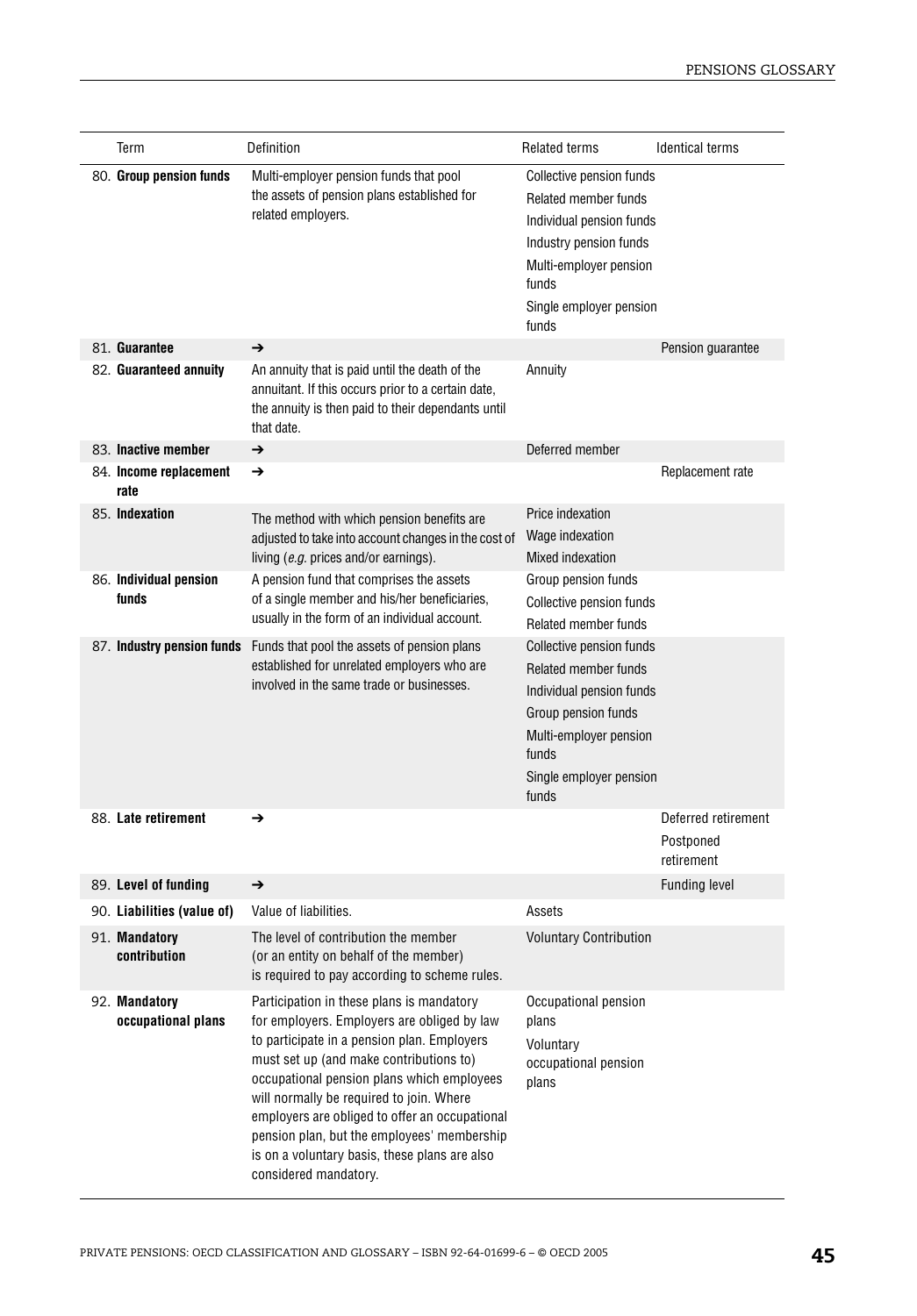| Term                                                         | Definition                                                                                                                                                                                                                                                                                                                                                                                                                                                                                                                                                        | <b>Related terms</b>                                                                                                                                                                                      | <b>Identical terms</b>                                                         |
|--------------------------------------------------------------|-------------------------------------------------------------------------------------------------------------------------------------------------------------------------------------------------------------------------------------------------------------------------------------------------------------------------------------------------------------------------------------------------------------------------------------------------------------------------------------------------------------------------------------------------------------------|-----------------------------------------------------------------------------------------------------------------------------------------------------------------------------------------------------------|--------------------------------------------------------------------------------|
| 93. Mandatory personal<br>pension plans                      | These are personal plans that individuals must<br>join or which are eligible to receive mandatory<br>pension contributions. Individuals may be<br>required to make pension contributions to<br>a pension plan of their choice normally within<br>a certain range of choices or to a specific<br>pension plan.                                                                                                                                                                                                                                                     | Personal pension<br>plans<br>Voluntary personal<br>pension plans                                                                                                                                          |                                                                                |
| 94. Market value                                             | The price at which an asset would change<br>hands if it sold on the open market.                                                                                                                                                                                                                                                                                                                                                                                                                                                                                  | Fair value                                                                                                                                                                                                |                                                                                |
| 95. Member                                                   | $\rightarrow$                                                                                                                                                                                                                                                                                                                                                                                                                                                                                                                                                     | Active member                                                                                                                                                                                             | Fund member<br>Pension plan<br>member<br>Plan member<br>Pension fund<br>member |
| 96. Minimum benefit                                          | →                                                                                                                                                                                                                                                                                                                                                                                                                                                                                                                                                                 |                                                                                                                                                                                                           | Minimum pension                                                                |
| 97. Minimum pension                                          | The minimum level of pension benefits<br>the plan pays out in all circumstances.                                                                                                                                                                                                                                                                                                                                                                                                                                                                                  |                                                                                                                                                                                                           | Minimum benefit                                                                |
| 98. Mixed indexation                                         | The method with which pension benefits are<br>adjusted taking into account changes in both<br>wages and prices.                                                                                                                                                                                                                                                                                                                                                                                                                                                   | Wage indexation<br>Price indexation                                                                                                                                                                       | Swiss indexation                                                               |
| 99. Money purchase plan                                      | A pension plan providing benefits on a money<br>purchase basis (ie the determination of an<br>individual member's benefits by reference to<br>contributions paid into the scheme in respect<br>of that member, usually increased by an<br>amount based on the investment return on<br>those contributions)                                                                                                                                                                                                                                                        | Defined contribution<br>plan                                                                                                                                                                              |                                                                                |
| 100. Mortality table<br>101. Multi-employer<br>pension funds | A chart showing rate of death at each age.<br>Funds that pool the assets of pension plans<br>established by various plan sponsors. There<br>are three types of multi-employer pension funds:<br>a) for related employers i.e. companies that are<br>financially connected or owned by a single<br>holding group (group pension funds);<br>b) for unrelated employers who are involved<br>in the same trade or business (industry pension<br>funds); $c$ ) for unrelated employers that may<br>be in different trades or businesses (collective<br>pension funds). | Unisex mortality table<br>Group pension funds<br>Individual pension<br>funds<br>Industry pension<br>funds<br>Multi-employer<br>pension funds<br>Related pension funds<br>Single employer<br>pension funds |                                                                                |
| 102. Net rate of return                                      | The rate of return of an asset or portfolio over<br>a specified time period, after discounting any fees<br>of commissions.                                                                                                                                                                                                                                                                                                                                                                                                                                        | Rate of return<br>Gross rate of return                                                                                                                                                                    |                                                                                |
| 103. Non-contributory<br>pension scheme                      | A pension scheme where the members do not<br>have to pay into the scheme.                                                                                                                                                                                                                                                                                                                                                                                                                                                                                         | Contributory pension<br>scheme                                                                                                                                                                            |                                                                                |
| 104. Normal pension age                                      | →                                                                                                                                                                                                                                                                                                                                                                                                                                                                                                                                                                 |                                                                                                                                                                                                           | Normal retirement age<br>Retirement age                                        |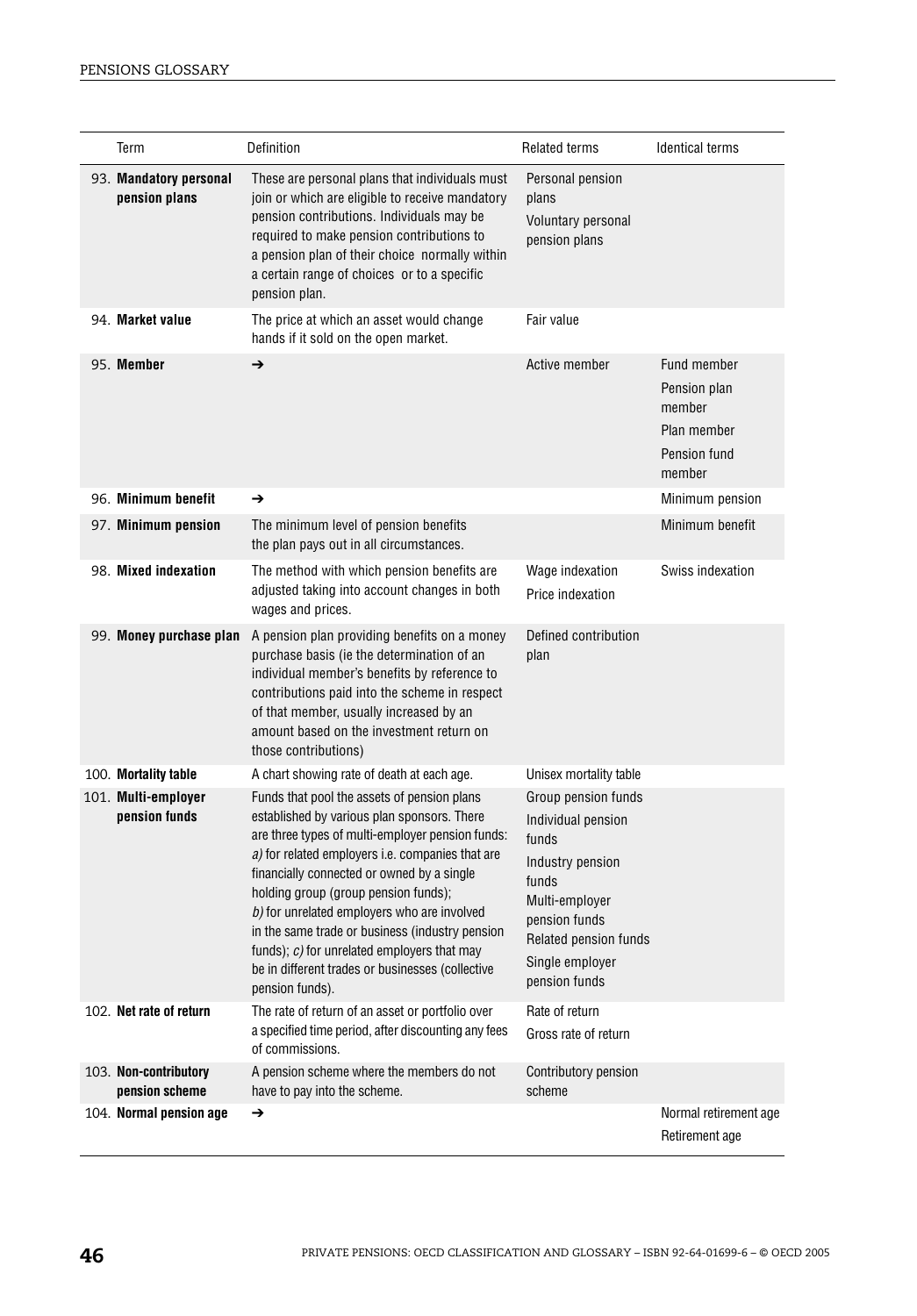| Term                                | Definition                                                                                                                                                                                                                                                                                                                                                                                                                                                                                                                                                                                                                                                                            | <b>Related terms</b>                                                                     | <b>Identical terms</b>                                  |
|-------------------------------------|---------------------------------------------------------------------------------------------------------------------------------------------------------------------------------------------------------------------------------------------------------------------------------------------------------------------------------------------------------------------------------------------------------------------------------------------------------------------------------------------------------------------------------------------------------------------------------------------------------------------------------------------------------------------------------------|------------------------------------------------------------------------------------------|---------------------------------------------------------|
|                                     | 105. Normal retirement age Age from which the individual is eligible<br>for pension benefits.                                                                                                                                                                                                                                                                                                                                                                                                                                                                                                                                                                                         |                                                                                          | Normal pension age<br>Retirement age                    |
| plans                               | 106. <b>Occupational pension</b> Access to such plans is linked to an employment<br>or professional relationship between the plan<br>member and the entity that establishes the plan<br>(the plan sponsor). Occupational plans may<br>be established by employers or groups<br>thereof (e.g. industry associations) and labour or<br>professional associations, jointly or separately.<br>The plan may be administered directly by the plan<br>sponsor or by an independent entity (a pension<br>fund or a financial institution acting as pension<br>provider). In the latter case, the plan sponsor<br>may still have oversight responsibilities over the<br>operation of the plan. | Mandatory<br>occupational pension<br>plans<br>Voluntary<br>occupational pension<br>plans | Company pension<br>plans<br>Employer's pension<br>plans |
| 107. Open pension funds             | Funds that support at least one plan with<br>no restriction on membership.                                                                                                                                                                                                                                                                                                                                                                                                                                                                                                                                                                                                            | Closed pension funds                                                                     |                                                         |
| 108. Overfunding                    | The situation when the value of a plan's assets<br>are more than its liabilities, thereby having<br>an actuarial surplus.                                                                                                                                                                                                                                                                                                                                                                                                                                                                                                                                                             | <b>Funding level</b><br><b>Actuarial surplus</b><br>Underfunding                         |                                                         |
| 109. Oversight committee            | →                                                                                                                                                                                                                                                                                                                                                                                                                                                                                                                                                                                                                                                                                     |                                                                                          | Supervisory body                                        |
| 110. Participant                    | →                                                                                                                                                                                                                                                                                                                                                                                                                                                                                                                                                                                                                                                                                     | Fund member                                                                              |                                                         |
| 111. Pay-As-You-Go (PAYG) →<br>plan |                                                                                                                                                                                                                                                                                                                                                                                                                                                                                                                                                                                                                                                                                       | Funded pension plans                                                                     | Unfunded pension<br>plans                               |
| 112. Pension                        | →                                                                                                                                                                                                                                                                                                                                                                                                                                                                                                                                                                                                                                                                                     |                                                                                          | Benefit                                                 |
| 113. Pension annuity                | →                                                                                                                                                                                                                                                                                                                                                                                                                                                                                                                                                                                                                                                                                     |                                                                                          | Annuity                                                 |
| 114. Pension assets                 | All forms of investment with a value associated<br>to a pension plan.                                                                                                                                                                                                                                                                                                                                                                                                                                                                                                                                                                                                                 | <b>Liabilities</b>                                                                       |                                                         |
| 115. Pension benefit                | $\rightarrow$                                                                                                                                                                                                                                                                                                                                                                                                                                                                                                                                                                                                                                                                         |                                                                                          | <b>Benefit</b><br>Retirement benefit                    |
| 116. Pension contribution           | →                                                                                                                                                                                                                                                                                                                                                                                                                                                                                                                                                                                                                                                                                     |                                                                                          | Contribution                                            |
| 117. Pension funds                  | The pool of assets forming an independent legal<br>entity that are bought with the contributions to a<br>pension plan for the exclusive purpose of financing<br>pension plan benefits. The plan/fund members have<br>a legal or beneficial right or some other contractual<br>claim against the assets of the pension fund.<br>Pension funds take the form of either a special<br>purpose entity with legal personality (such as a<br>trust, foundation, or corporate entity) or a legally<br>separated fund without legal personality managed<br>by a dedicated provider (pension fund management<br>company) or other financial institution on behalf of<br>the plan/fund members.  |                                                                                          |                                                         |
| 118. Pension fund<br>administrator  | The individual(s) ultimately responsible for<br>the operation and oversight of the pension fund.                                                                                                                                                                                                                                                                                                                                                                                                                                                                                                                                                                                      |                                                                                          | Governing body                                          |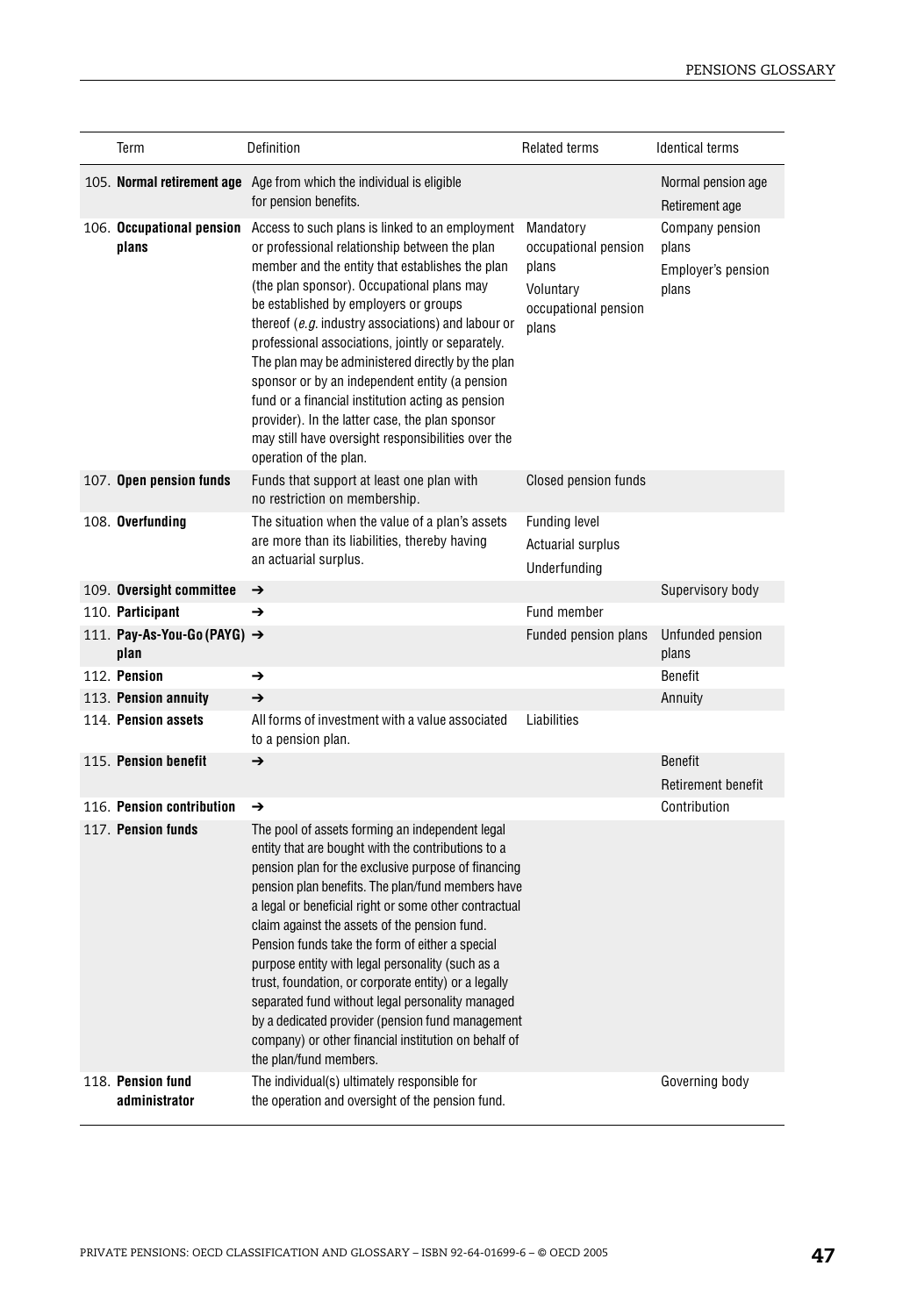| Term                                   | Definition                                                                                                                                                                                                                                                                                                                                                                                                                                                                                                                                                                                                                             | <b>Related terms</b> | <b>Identical terms</b>                                      |
|----------------------------------------|----------------------------------------------------------------------------------------------------------------------------------------------------------------------------------------------------------------------------------------------------------------------------------------------------------------------------------------------------------------------------------------------------------------------------------------------------------------------------------------------------------------------------------------------------------------------------------------------------------------------------------------|----------------------|-------------------------------------------------------------|
| 119. Pension fund<br>qovernance        | The operation and oversight of a pension fund.<br>The governing body is responsible<br>for administration, but may employ other<br>specialists, such as actuaries, custodians,<br>consultants, asset managers and advisers to<br>carry out specific operational tasks or to advise<br>the plan administration or governing body.                                                                                                                                                                                                                                                                                                       |                      |                                                             |
| 120. Pension fund<br>managing company  | A type of administrator in the form of a<br>company whose exclusive activity is the<br>administration<br>of pension funds.                                                                                                                                                                                                                                                                                                                                                                                                                                                                                                             |                      |                                                             |
| 121. Pension fund member $\rightarrow$ |                                                                                                                                                                                                                                                                                                                                                                                                                                                                                                                                                                                                                                        |                      | Member<br>Pension plan<br>member                            |
| 122. Pension insurance<br>contracts    | Insurance contracts that specify pension plans<br>contributions to an insurance undertaking in<br>exchange for which the pension plan benefits will<br>be paid when the members reach a specified<br>retirement age or on earlier exit of members from<br>the plan. Most countries limit the integration of<br>pension plans only into pension funds, as the<br>financial vehicle of the pension plan. Other<br>countries also consider the pension insurance<br>contract as the financial vehicle for pension<br>plans.                                                                                                               | Pensions funds       |                                                             |
| 123. Pension plan                      | A legally binding contract having an explicit<br>retirement objective (or $-$ in order to satisfy<br>tax-related conditions or contract provisions -<br>the benefits can not be paid at all or without<br>a significant penalty unless the beneficiary is<br>older than a legally defined retirement age). This<br>contract may be part of a broader employment<br>contract, it may be set forth in the plan rules or<br>documents, or it may be required by law. In<br>addition to having an explicit retirement objective,<br>pension plans may offer additional benefits, such<br>as disability, sickness, and survivors' benefits. | Pension funds        | Pension scheme                                              |
| 124. Pension plan<br>administrator     | The individual(s) ultimately responsible for the<br>operation and oversight of the pension plan.                                                                                                                                                                                                                                                                                                                                                                                                                                                                                                                                       |                      |                                                             |
| 125. Pension plan<br>administrator     | →                                                                                                                                                                                                                                                                                                                                                                                                                                                                                                                                                                                                                                      |                      | Administrator                                               |
| 126. Pension plan<br>administrator     | →                                                                                                                                                                                                                                                                                                                                                                                                                                                                                                                                                                                                                                      |                      | Administrator                                               |
| 127. Pension plan<br>beneficiary       | →                                                                                                                                                                                                                                                                                                                                                                                                                                                                                                                                                                                                                                      |                      | Beneficiary                                                 |
| 128. Pension plan member               | →                                                                                                                                                                                                                                                                                                                                                                                                                                                                                                                                                                                                                                      |                      | Fund member<br>Member<br>Pension fund member<br>Plan member |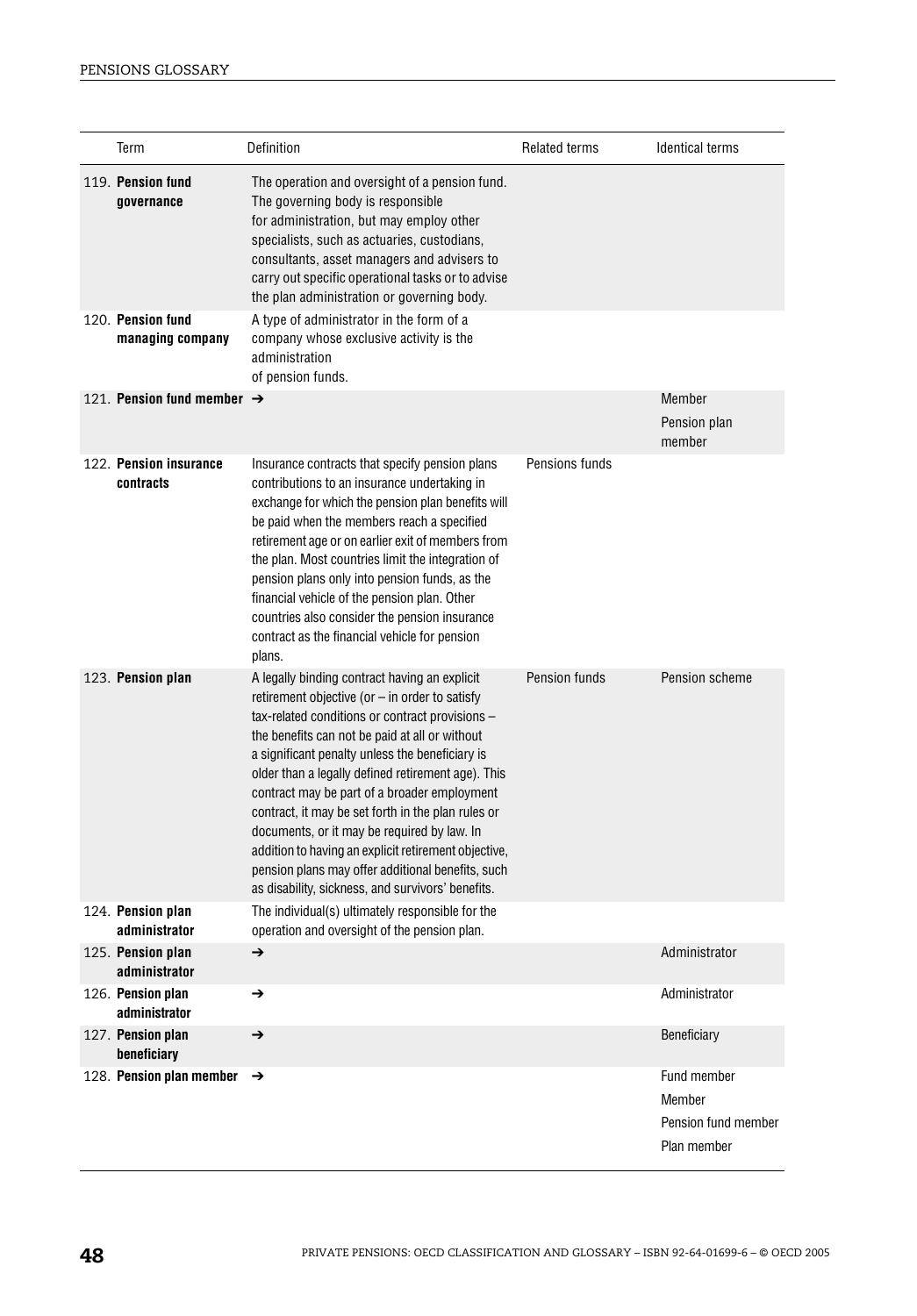| Term                                    | Definition                                                                                                                                                                                                                                                                                                                                                                                                                                                                                       | <b>Related terms</b>                                       | <b>Identical terms</b>                 |
|-----------------------------------------|--------------------------------------------------------------------------------------------------------------------------------------------------------------------------------------------------------------------------------------------------------------------------------------------------------------------------------------------------------------------------------------------------------------------------------------------------------------------------------------------------|------------------------------------------------------------|----------------------------------------|
| 129. Pension plan sponsor               | An institution (e.g. company, industry/<br>employment association) that designs, negotiates,<br>and normally helps to administer<br>an occupational pension plan for its employees<br>or members.                                                                                                                                                                                                                                                                                                |                                                            | Plan sponsor                           |
| 130. Pension regulator                  | A governmental authority with competence<br>over the regulation of pension systems.                                                                                                                                                                                                                                                                                                                                                                                                              | Pension supervisor                                         |                                        |
| 131. Pension scheme                     | →                                                                                                                                                                                                                                                                                                                                                                                                                                                                                                | Pension funds                                              | Pension plan<br>Retirement plan        |
| 132. Pension supervisor                 | A governmental authority with competence<br>over the supervision of pension systems.                                                                                                                                                                                                                                                                                                                                                                                                             | Pension regulator                                          |                                        |
| 133. Pensionable age                    | →                                                                                                                                                                                                                                                                                                                                                                                                                                                                                                |                                                            | Normal retirement age                  |
| 134. Pensionable service                | →                                                                                                                                                                                                                                                                                                                                                                                                                                                                                                |                                                            | Service period                         |
| 135. Individual pension<br>plans        | →                                                                                                                                                                                                                                                                                                                                                                                                                                                                                                |                                                            | Personal pension<br>plans              |
| 136. Personal pension<br>plans          | Access to these plans does not have to be linked<br>to an employment relationship. The plans are<br>established and administered directly by a<br>pension fund or a financial institution acting<br>as pension provider without any intervention of<br>employers. Individuals independently purchase<br>and select material aspects of the arrangements.<br>The employer may nonetheless make<br>contributions to personal pension plans. Some<br>personal plans may have restricted membership. | Mandatory personal<br>plans<br>Voluntary personal<br>plans | Personal plans                         |
| 137. Phased retirement                  | A situation when an individual is allowed<br>to retire and receive retirement benefits while<br>continuing to work (usually part-time) and<br>contributing towards the retirement scheme.                                                                                                                                                                                                                                                                                                        |                                                            |                                        |
| 138. Plan member                        | →                                                                                                                                                                                                                                                                                                                                                                                                                                                                                                |                                                            | Member<br>Pension fund<br>member       |
| 139. Plan sponsor                       | →                                                                                                                                                                                                                                                                                                                                                                                                                                                                                                |                                                            | Pension plan<br>sponsor                |
| 140. Postponed retirement $\rightarrow$ |                                                                                                                                                                                                                                                                                                                                                                                                                                                                                                  |                                                            | Deferred retirement<br>Late retirement |
| 141. Price indexation                   | The method with which pension benefits are<br>adjusted taking into account changes in prices.                                                                                                                                                                                                                                                                                                                                                                                                    | Wage indexation                                            |                                        |
|                                         | 142. Private pension funds A pension fund that is regulated under private<br>sector law.                                                                                                                                                                                                                                                                                                                                                                                                         | Public pension funds                                       |                                        |
| 143. Private pension plans              | A pension plan administered by an institution<br>other than general government. Private pension<br>plans may be administered directly by a private<br>sector employer acting as the plan sponsor,<br>a private pension fund or a private sector<br>provider. Private pension plans may complement<br>or substitute for public pension plans. In some<br>countries, these may include plans for public<br>sector workers.                                                                         | Public pension plans<br>Pension plans                      |                                        |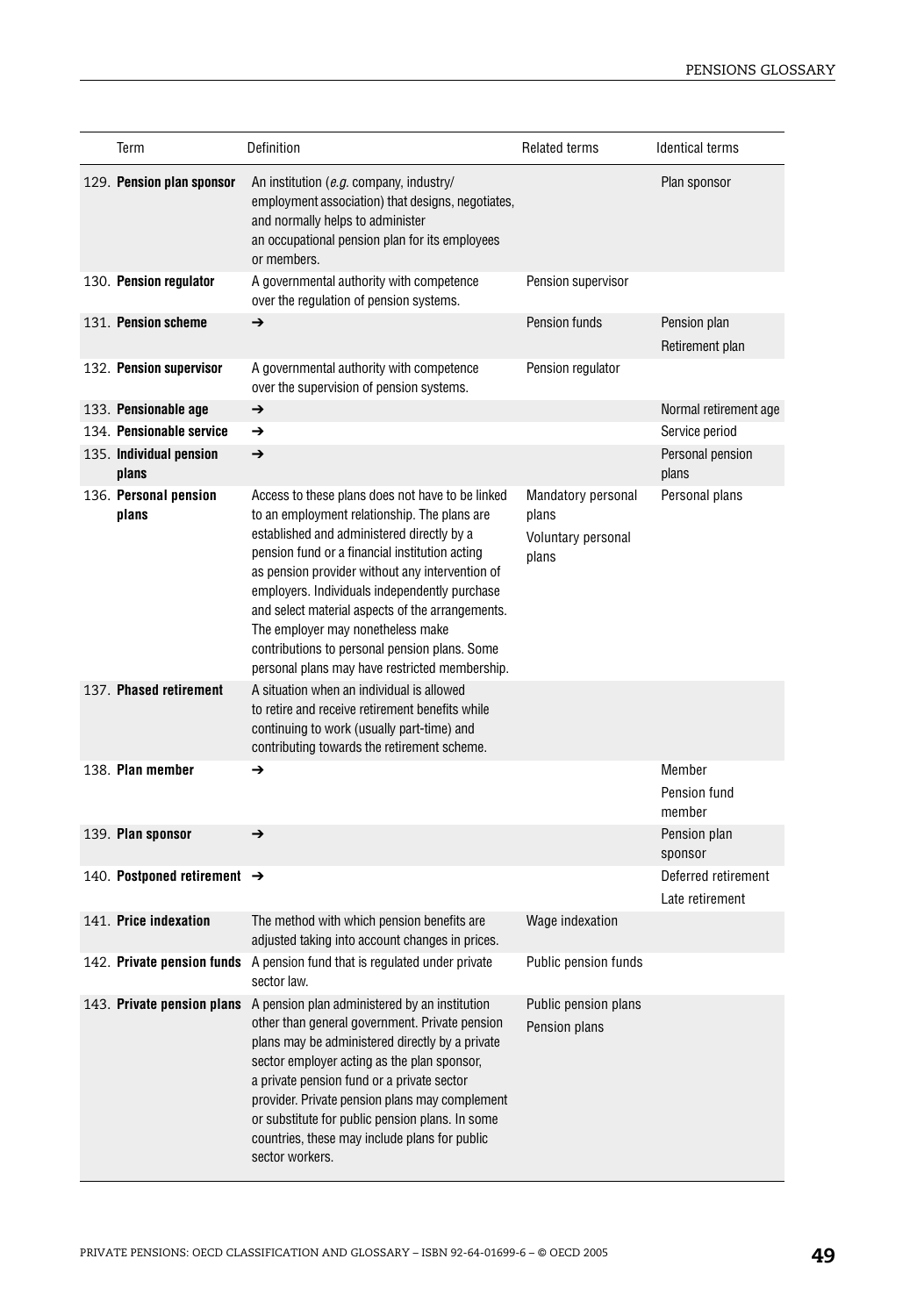| Term                                              | Definition                                                                                                                                                                                                                                                                                                                                                                                                                                 | <b>Related terms</b>                                                                     | <b>Identical terms</b>                         |
|---------------------------------------------------|--------------------------------------------------------------------------------------------------------------------------------------------------------------------------------------------------------------------------------------------------------------------------------------------------------------------------------------------------------------------------------------------------------------------------------------------|------------------------------------------------------------------------------------------|------------------------------------------------|
| 144. Projected Benefit<br><b>Obligation (PBO)</b> | The actuarial present value of vested and<br>non-vested benefits attributed to the plan through<br>the pension benefit formula for service rendered<br>to that date based on employees' future salary<br>levels.                                                                                                                                                                                                                           | <b>Accumulated Benefit</b><br>Obligation (ABO)                                           |                                                |
| 145. Protected pension<br>plan                    | A plan (personal pension plan or occupational<br>defined contribution pension plan) other than<br>an unprotected pension plan. The guarantees<br>or promises may be offered by the pension<br>plan/fund itself or the plan provider (e.g. deferred<br>annuity, guaranteed rate of return).                                                                                                                                                 | Unproted pension plan                                                                    |                                                |
| 146. Public pension funds                         | Pension funds that are regulated under public<br>sector law.                                                                                                                                                                                                                                                                                                                                                                               | Private pension funds<br>Pension funds                                                   |                                                |
| 147. Public pension plans                         | Social security and similar statutory programmes<br>administered by the general government (that<br>is central, state, and local governments, as well<br>as other public sector bodies such as social<br>security institutions). Public pension plans have<br>been traditionally PAYG financed, but some OECD<br>countries have partial funding of public pension<br>liabilities or have replaced these plans by private<br>pension plans. | Private pension plan<br>Pension plan                                                     |                                                |
| 148. Qualifying period                            | →                                                                                                                                                                                                                                                                                                                                                                                                                                          |                                                                                          | <b>Waiting period</b>                          |
| 149. Rate of return                               | The income earned by holding an asset over<br>a specified period.                                                                                                                                                                                                                                                                                                                                                                          | Gross rate of return<br>Net rate of return                                               |                                                |
| 150. Regulatory authority                         | →                                                                                                                                                                                                                                                                                                                                                                                                                                          | Supervisory authority                                                                    | Pension regulator                              |
|                                                   | 151. Related member funds Pension funds that comprise the assets<br>of a limited number of related members who<br>are all in the governing body of the pension<br>fund.                                                                                                                                                                                                                                                                    | <b>Collective pension</b><br>funds<br>Group pension funds<br>Individual pension<br>funds |                                                |
| 152. Replacement rate                             | The ratio of an individual's (or a given<br>population's) (average) pension in a given time<br>period and the (average) income in a given time<br>period.                                                                                                                                                                                                                                                                                  |                                                                                          | Income replacement<br>rate                     |
| 153. Retirement age                               | →                                                                                                                                                                                                                                                                                                                                                                                                                                          |                                                                                          | Normal retirement<br>age<br>Normal pension age |
| 154. Retirement benefit                           | →                                                                                                                                                                                                                                                                                                                                                                                                                                          |                                                                                          | <b>Benefit</b><br>Pension benefit              |
| 155. Retirement plan                              | →                                                                                                                                                                                                                                                                                                                                                                                                                                          |                                                                                          | Pension plan<br>Pension scheme                 |
| 156. Separate accounts                            | A pension fund that is legally segregated from<br>both the plan sponsor and a financial<br>institution that acts as the manager of the fund<br>on behalf of the plan member.                                                                                                                                                                                                                                                               | Pension fund<br>Plan sponsor<br>Plan member                                              |                                                |
| 157. Service period                               | The length of time an individual has earned<br>rights to a pension benefits.                                                                                                                                                                                                                                                                                                                                                               |                                                                                          | Pensionable service                            |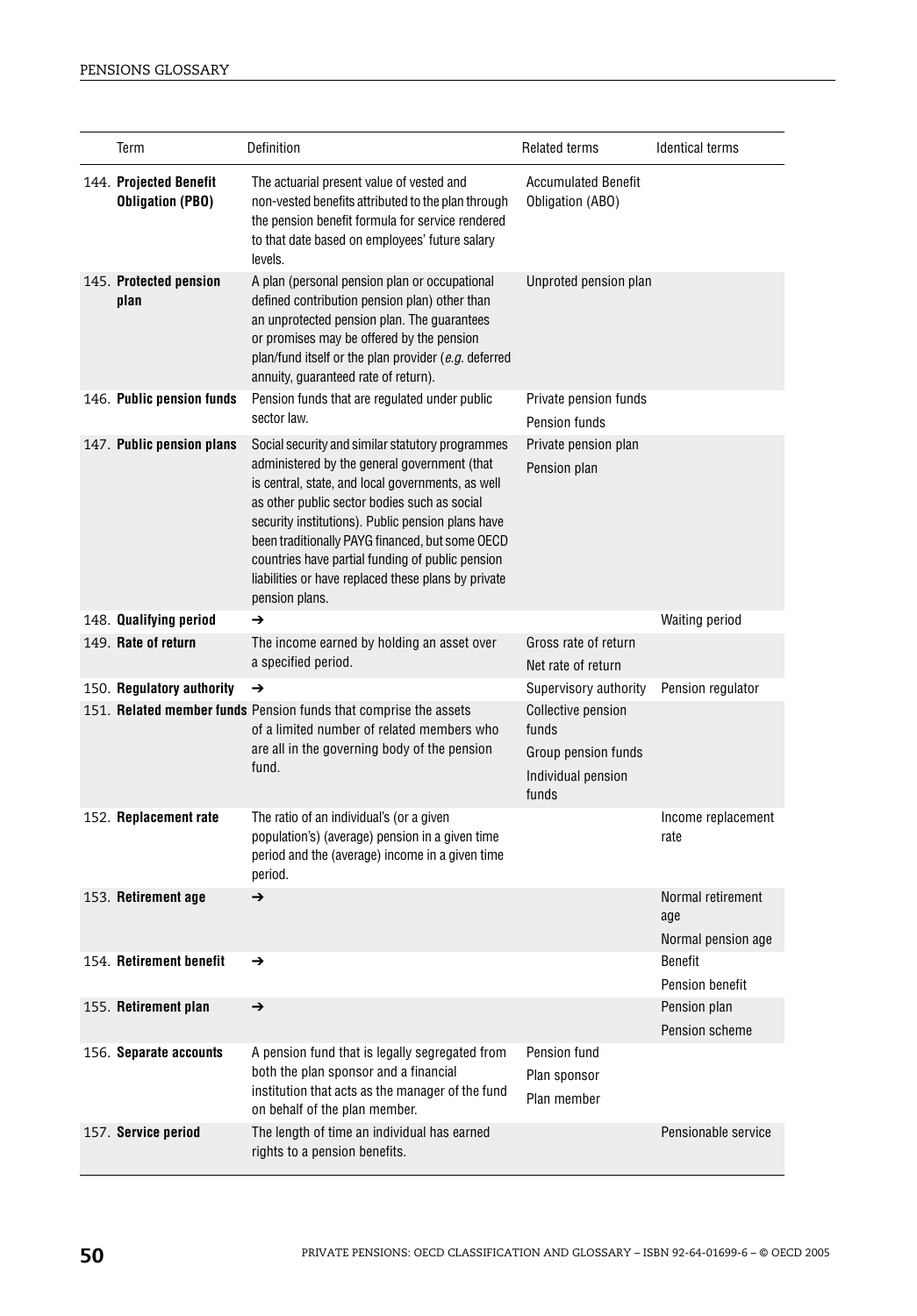| Term                                    | Definition                                                                                                                                                                                                                                                                                                                                                                                                                                                                      | <b>Related terms</b>                                                                                                                                                             | <b>Identical terms</b>   |
|-----------------------------------------|---------------------------------------------------------------------------------------------------------------------------------------------------------------------------------------------------------------------------------------------------------------------------------------------------------------------------------------------------------------------------------------------------------------------------------------------------------------------------------|----------------------------------------------------------------------------------------------------------------------------------------------------------------------------------|--------------------------|
| 158. Single employer<br>pension funds   | Funds that pool the assets of pension plans<br>established by a single sponsor.                                                                                                                                                                                                                                                                                                                                                                                                 | <b>Collective pension</b><br>funds<br>Related member funds<br>Individual pension<br>funds<br>Industry pension<br>funds<br>Multi-employer<br>pension funds<br>Group pension funds |                          |
| 159. Superannuation                     | →                                                                                                                                                                                                                                                                                                                                                                                                                                                                               |                                                                                                                                                                                  | Pension                  |
| 160. Supervisory authority              | →                                                                                                                                                                                                                                                                                                                                                                                                                                                                               | Regulatory authority                                                                                                                                                             | Pension supervisor       |
| 161. Supervisory board                  | The individual(s) responsible for monitoring<br>the governing body of a pension entity.                                                                                                                                                                                                                                                                                                                                                                                         |                                                                                                                                                                                  | Oversight committee      |
| 162. Surplus                            | $\rightarrow$                                                                                                                                                                                                                                                                                                                                                                                                                                                                   |                                                                                                                                                                                  | <b>Actuarial surplus</b> |
| 163. Swiss indexation                   | →                                                                                                                                                                                                                                                                                                                                                                                                                                                                               |                                                                                                                                                                                  | Mixed indexation         |
| 164. System dependency<br>ratio         | Typically defined as the ratio of those receiving<br>pension benefits to those accruing pension<br>rights.                                                                                                                                                                                                                                                                                                                                                                      | Dependency ratio                                                                                                                                                                 |                          |
| 165. TEE system                         | A form of taxation of pension plans whereby<br>contributions are taxed, investment income<br>and capital gains of the pension fund are<br>exempt and benefits are also exempt from<br>personal income taxation.                                                                                                                                                                                                                                                                 | <b>EET</b> system<br><b>ETE</b> system                                                                                                                                           |                          |
| 166. Termination                        | →                                                                                                                                                                                                                                                                                                                                                                                                                                                                               |                                                                                                                                                                                  | Winding up               |
| 167. TPA (Third Party<br>Administrator) | An entity other than a plan sponsor,<br>that is responsible for administering an<br>occupational pension plan.                                                                                                                                                                                                                                                                                                                                                                  |                                                                                                                                                                                  |                          |
| 168. Trust                              | A legal scheme, whereby named people<br>(termed trustees) hold property on behalf<br>of other people (termed beneficiaries).                                                                                                                                                                                                                                                                                                                                                    | Trustee                                                                                                                                                                          |                          |
| 169. Trustee                            | A person or a company appointed to carry<br>out the tasks of the trust.                                                                                                                                                                                                                                                                                                                                                                                                         | Corporate trustee<br>Trust                                                                                                                                                       |                          |
| 170. Underfunding                       | The situation when the value of a plan's assets<br>are less than its liabilities, thereby having<br>an actuarial deficiency.                                                                                                                                                                                                                                                                                                                                                    | <b>Funding level</b><br>Actuarial deficiency<br>Overfunding                                                                                                                      |                          |
| 171. Unfunded pension<br>plans          | Plans that are financed directly from<br>contributions from the plan sponsor or provider<br>and/or the plan participant. Unfunded pension<br>plans are said to be paid on a current<br>disbursement method (also known as the pay as<br>you go, PAYG, method). Unfunded plans may still<br>have associated reserves to cover immediate<br>expenses or smooth contributions within given<br>time periods. Most OECD countries do not allow<br>unfunded private pension<br>plans. | Funded pension plans PAYG plan                                                                                                                                                   |                          |
| 172. Unisex annuity rate                | Annuity rates that are the same for men<br>and women.                                                                                                                                                                                                                                                                                                                                                                                                                           | Annuity rate                                                                                                                                                                     |                          |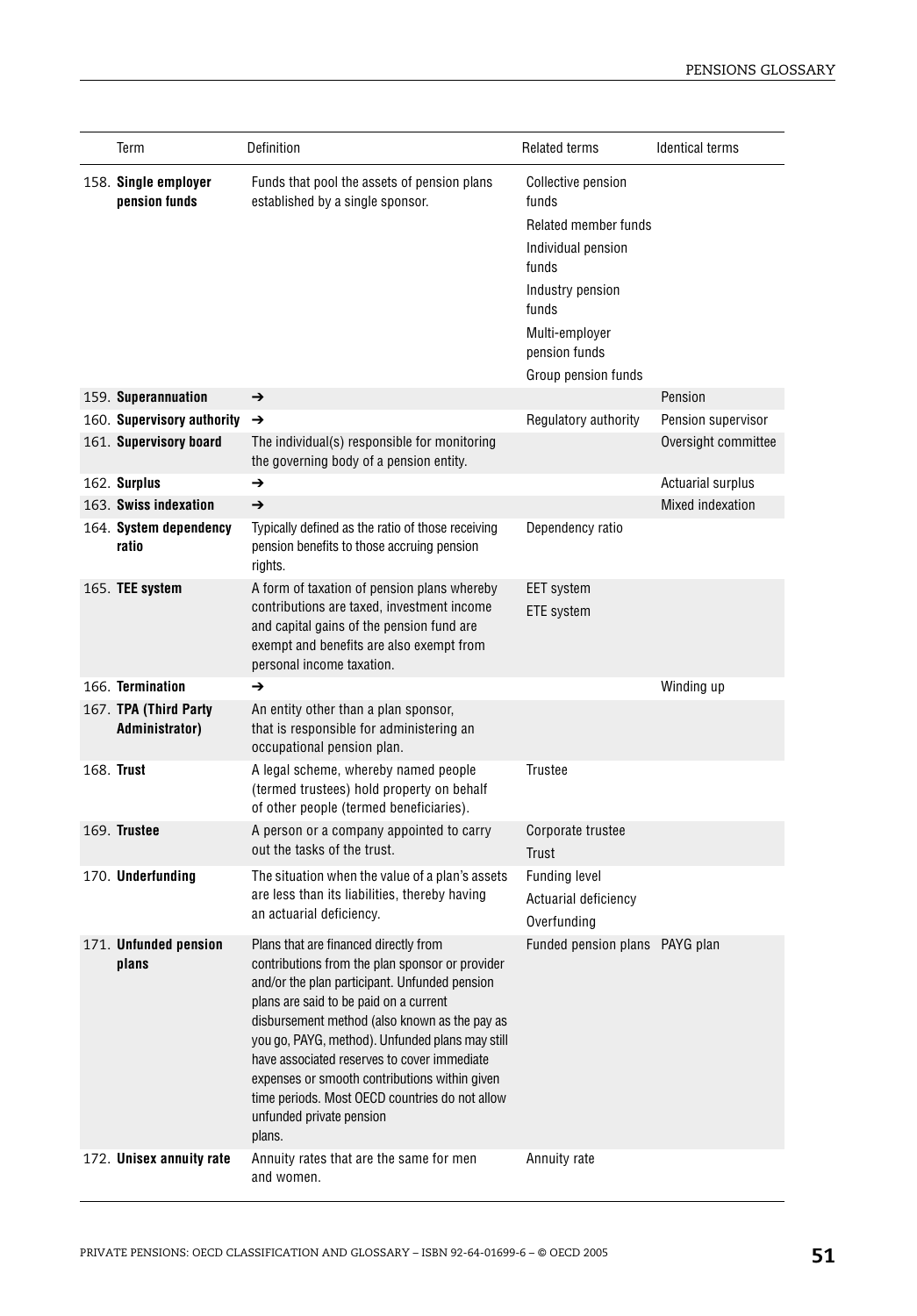| Term                                            | Definition                                                                                                                                                                                                                                                                                                                                                                                                                                                                                                                                                                                                                                                  | <b>Related terms</b>                                                        | <b>Identical terms</b>     |
|-------------------------------------------------|-------------------------------------------------------------------------------------------------------------------------------------------------------------------------------------------------------------------------------------------------------------------------------------------------------------------------------------------------------------------------------------------------------------------------------------------------------------------------------------------------------------------------------------------------------------------------------------------------------------------------------------------------------------|-----------------------------------------------------------------------------|----------------------------|
| 173. Unisex mortality<br>table                  | Mortality table where the rate of death is equal<br>for males and females.                                                                                                                                                                                                                                                                                                                                                                                                                                                                                                                                                                                  | Mortality table                                                             |                            |
| 174. Unistatus annuity<br>rate                  | Annuity rates which are the same for both<br>men and women and for all family status.                                                                                                                                                                                                                                                                                                                                                                                                                                                                                                                                                                       | Annuity rate                                                                |                            |
| 175. Unprotected pension<br>plan                | A plan (personal pension plan or occupational<br>defined contribution pension plan) where<br>the pension plan/fund itself or the pension<br>provider does not offer any investment return<br>or benefit guarantees or promises covering<br>the whole plan/fund.                                                                                                                                                                                                                                                                                                                                                                                             | Protected pension<br>plan                                                   |                            |
| 176. Valuation                                  | $\rightarrow$                                                                                                                                                                                                                                                                                                                                                                                                                                                                                                                                                                                                                                               |                                                                             | <b>Actuarial valuation</b> |
| 177. Vested Benefit<br><b>Obligation (VBO)</b>  | The actuarial present value, using current<br>salary levels, of vested benefits only.                                                                                                                                                                                                                                                                                                                                                                                                                                                                                                                                                                       |                                                                             |                            |
| 178. Vested benefits                            | →                                                                                                                                                                                                                                                                                                                                                                                                                                                                                                                                                                                                                                                           |                                                                             | Vested rights              |
| 179. Vested rights                              | Deferred pensions for deferred pensioners,<br>benefits accrued to active members and<br>benefits of passive members.                                                                                                                                                                                                                                                                                                                                                                                                                                                                                                                                        |                                                                             | <b>Vested benefits</b>     |
| 180. Voluntary                                  | An extra contribution paid in addition                                                                                                                                                                                                                                                                                                                                                                                                                                                                                                                                                                                                                      | Contribution                                                                |                            |
| contribution                                    | to the mandatory contribution a member can<br>pay to the pension fund in order to increase<br>the future pension benefits.                                                                                                                                                                                                                                                                                                                                                                                                                                                                                                                                  | Mandatory<br>Contribution                                                   |                            |
| 181. Voluntary<br>occupational pension<br>plans | The establishment of these plans is voluntary<br>for employers (including those in which there<br>is automatic enrolment as part of an<br>employment contract or where the law requires<br>employees to join plans set up on a voluntary<br>basis by their employers). In some countries,<br>employers can on a voluntary basis establish<br>occupational plans that provide benefits that<br>replace at least partly those of the social<br>security system. These plans are classified<br>as voluntary, even though employers must<br>continue sponsoring these plans in order<br>to be exempted (at least partly) from social<br>security contributions. | Occupational pension<br>plans<br>Mandatory<br>occupational pension<br>plans |                            |
| 182. Voluntary personal<br>pension plans        | Participation in these plans is voluntary<br>for individuals. By law individuals are not<br>obliged to participate in a pension plan.<br>They are not required to make pension<br>contributions to a pension plan. Voluntary<br>personal plans include those plans that<br>individuals must join if they choose to replace<br>part of their social security benefits with those<br>from personal pension plans.                                                                                                                                                                                                                                             | Personal plans<br>Mandatory personal<br>pension plans                       |                            |
| 183. Wage indexation                            | The method with which pension benefits<br>are adjusted taking into account changes<br>in wages.                                                                                                                                                                                                                                                                                                                                                                                                                                                                                                                                                             | Price indexation                                                            |                            |